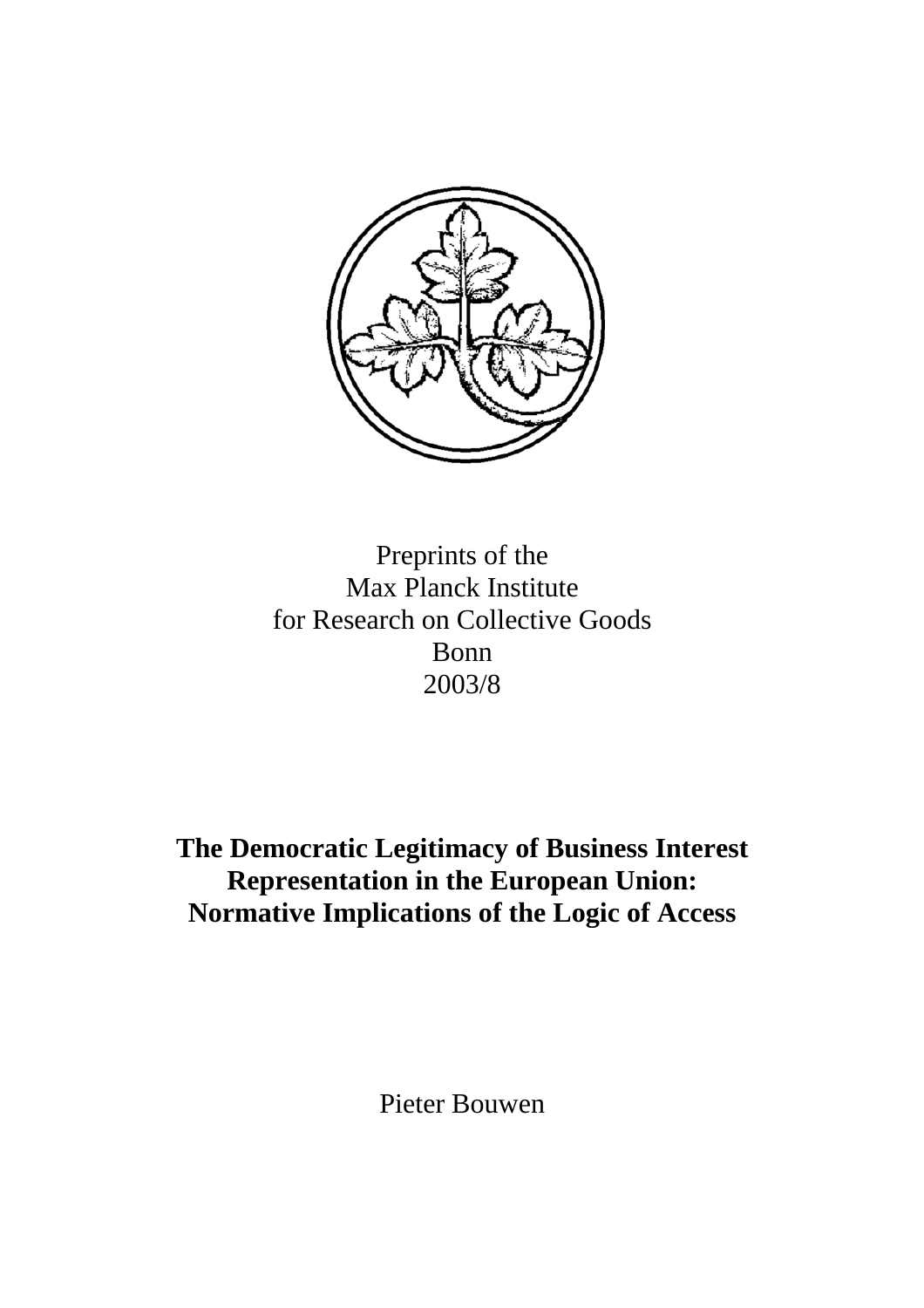### **The Democratic Legitimacy of Business Interest Representation in the European Union: Normative Implications of the Logic of Access**

by

Pieter Bouwen bouwen@mpp-rdg.mpg.de

#### **Abstract**

This paper studies the capacity of business interests to contribute to the democratic legitimacy of EU governance through participation in the EU policy-making process. Whereas the unbalanced participation of business as opposed to non-business interests in EU policy-making has been problematized, no research has been conducted regarding the unequal participation of different organizational forms of business interest representation (companies, associations and consultants). Here, first it is argued on the basis of a theory of access that this unequal participation has important repercussions because the different organizational forms do not have the same potential to contribute to the legitimacy of EU governance. The theoretical approach makes it possible to bridge the gap between the EU legitimacy debate and the literature on EU business interest representation by establishing a relationship between the new concept of 'access goods' and the existing notions of input/output legitimacy. Second, an empirical investigation of business interest participation is undertaken in order to systematically assess the empirical relevance of the normative propositions and consequently to make inferences about the democratic legitimacy of business interest participation in the EU policy-making process.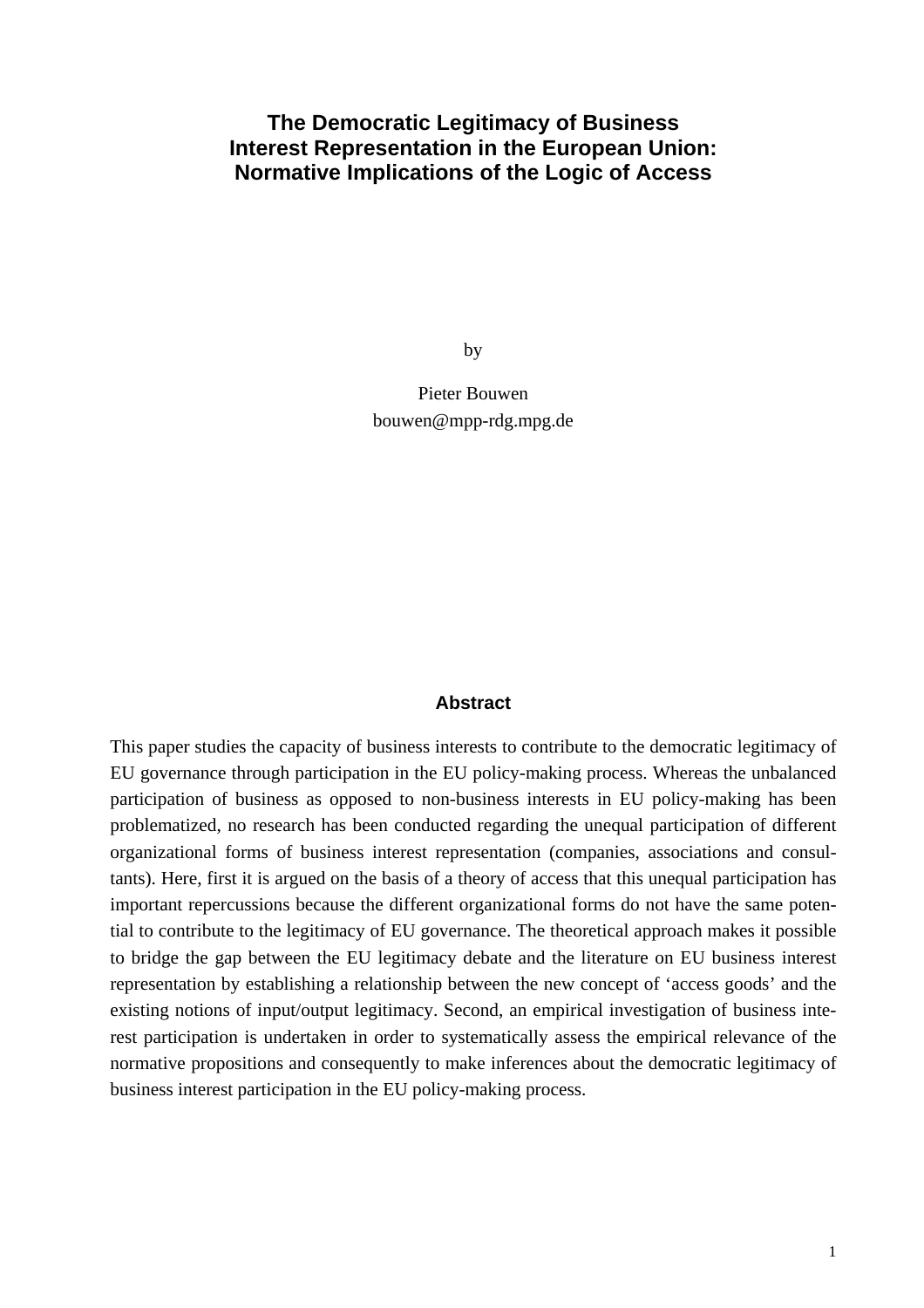# **1. Introduction**[1](#page-2-0)

There is agreement in the field of European interest politics that business interests are much better represented in Brussels than other societal interests (Mazey and Richardson, 1999:121). The majority of the national and European interest groups and consultants in Brussels represent producer interests (Buholzer, 1998:13; Greenwood, 1997:101, Schmitter, 2000). This paper starts from the observation that whereas there have been numerous studies contrasting the participation of business interests in European public policy with the participation of diffuse and/or non business interests (Pollack, 1997), no research has been undertaken comparing the access of different forms of business interest representation to the EU institutions. Indeed, while the unequal participation of business interests as opposed to consumer groups, environmental groups and human right groups, etc. has been extensively analyzed, the access of different organizational forms of business interest representation to the EU policy-making process remains understudied. Table 1 below presents the main organizational forms that lobbying activities can take in the European Union: national and European business associations, individual company action and political consultants (Bouwen,  $2002:373$ ).<sup>2</sup>

|  |  |  |  |  |  | Table 1: Main Organizational Forms of Business Interest Representation |
|--|--|--|--|--|--|------------------------------------------------------------------------|
|--|--|--|--|--|--|------------------------------------------------------------------------|

|                       | Individual action  | <b>Collective action</b> | Third party                |
|-----------------------|--------------------|--------------------------|----------------------------|
| <b>National level</b> | Indiv. Nat. Action | National association     | National consultant        |
| <b>European level</b> | Indiv. EU action   | European association     | <b>Brussels consultant</b> |

In this paper, I argue that the differences in the degree of access that these organizational forms have is likely to have significant repercussions on the legitimacy of EU governance, just as the biased access favoring business interest, as opposed to non-business interests, might threaten the legitimacy of the EU decision-making process. On the basis of a theory of access, it is argued that individual companies, business associations and consultants do not all have the same potential to contribute to the legitimacy of EU governance (Bouwen, 2001). The aim of this paper is to assess the democratic legitimacy of the participation of these different organizational forms of business interest representation in the EU decision-making system. However, it needs to be em-

<span id="page-2-0"></span>l 1 I am grateful to Dirk De Bièvre, Christoph Engel and Leonor Moral Soriano of the Max Planck Institute for Research on Collective Goods in Bonn for their detailed comments on earlier versions of this paper. In particular, I would like to thank Dieter Kerwer for the numerous interesting discussions in Bonn. In addition, I would like to thank Kenneth Armstrong, Peter Bonnor, Tom Burns, Deirdre Curtin, Renaud Dehousse, Olivier De Schutter, Roland Erne, Robert Geyer, Carol Harlow, Hubert Heinelt, Paul Magnette, Carlo Ruzza, Sabine Saurugger and in particular Stijn Smismans for their interesting remarks during the Workshop on "European Governance and Civil Society" in May 2003 at the Fondation Nationale des Sciences Politiques in Paris. Finally, I am grateful to Darrell Arnold for the language corrections.

<span id="page-2-1"></span><sup>2</sup> Apart from these traditional organizational forms, important new collective fora have been established during the last decade to collectively represent and promote business interests. The most remarkable development in the area of business interest representation has been the rapid growth of collective fora allowing for the direct participation of firms (Bouwen, 2002:373). Even though the reasoning elaborated in this paper could also be applied to these new collective fora, the analysis is limited to the main organizational forms.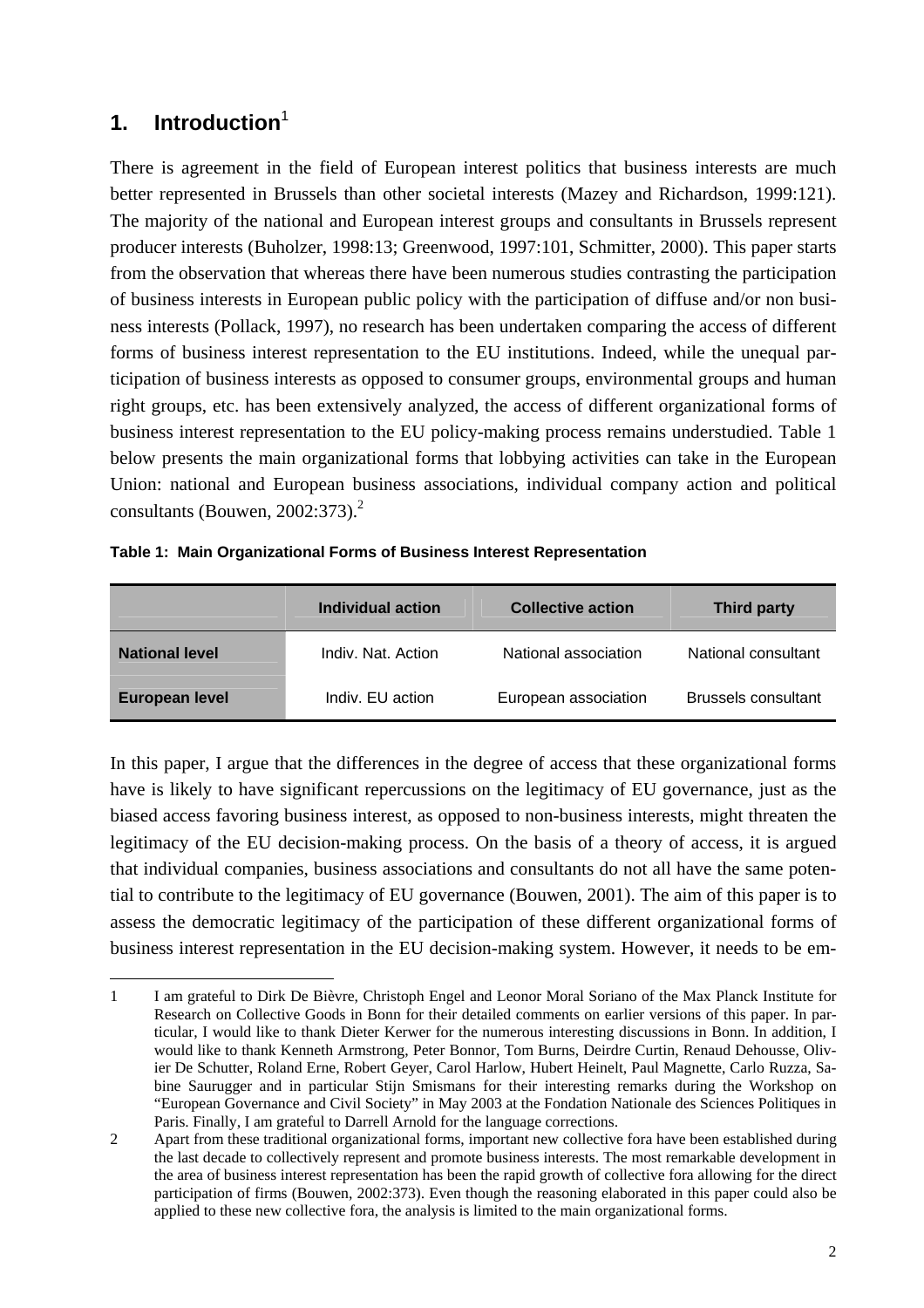phasized that this theoretical and empirical inquiry into the legitimacy of EU business interest representation does not mean to divert attention from the problematic overrepresentation of business interests in the EU multi-level system.

Legitimacy has become a major issue for the European institutions since the Single European Act and the Treaty of the European Union. $3$  These major treaty revisions led to a significant transfer of political decisions and allocations from the national to the European level. Some authors have argued that this new institutional infrastructure has substantially weakened democratic influence and control at the national level, and that there has been a failure to compensate for this by establishing equally strong democratic institutions and processes at the European level (Christiansen, 1997; Höreth, 1999; Bellamy and Castiglione, 2000). They claim the European institutions suffer from a 'democratic deficit' and propose institutional reforms in order to in-crease the legitimacy of European governance.<sup>[4](#page-3-1)</sup> Others, however, find little evidence that the EU suffers from a fundamental democratic deficit (Mény, 2002; Moravscik, 2002; Crombez, 2003).<sup>[5](#page-3-2)</sup> Notwithstanding fundamental disagreement in the literature, the current debate on the democratic caliber of European governance legitimizes the focus taken up in this article on the contribution that different forms of business interest representation can make to the legitimacy of the EU decision-making process.

For a long time, the academic and political debate on Europe's democratic deficit has focused on the issue of territorial representation (Smismans, forthcoming (a)). It follows that the parliamentary model has been used as a framework for defending the steady increase in the European Parliament's competencies and its control over the European Commission (Dehousse, 1998:601; Lodge, 1996:193). The issue of functional representation has remained surprisingly absent in the debate. In contrast with the European Parliament, which is composed of territorial representatives, the Economic and Social Committee (ESC) can be regarded as a functional assembly (Smismans, 2000:6). The ESC brings together "representatives of the various economic and social components of organized civil society". More concretely, the ESC is composed of representatives of the various categories of economic and social activity such as representatives of producers, farmers, carriers, workers, dealers, craftsmen, professional occupations and the general public. While the ESC embodies a forum for functional representation within the EU institutional framework, the well-developed and widespread lobbying practices and multiple forms of interest group participation at the European level provide an alternative channel for the representation of functionally defined interests vis-à-vis the EU institutions.

<span id="page-3-0"></span><sup>3</sup> For a definition of the concept of legitimacy and its implication take a look at Schmitter (2001).

<span id="page-3-1"></span><sup>4</sup> David Marquand originally coined the famous phrase "democratic deficit" in an analysis of the functioning of the European Community Institutions in order to underline the weakness of their democratic components (Marquand, 1979).

<span id="page-3-2"></span><sup>5</sup> They mostly judge the democratic character of the EU institutional setting in reference to the practices of existing nation-states and the context of a multi-level system.

<span id="page-3-3"></span><sup>6</sup> This is the definition in the revised version of Article 257 of the EC Treaty since the ratification of the Treaty of Nice.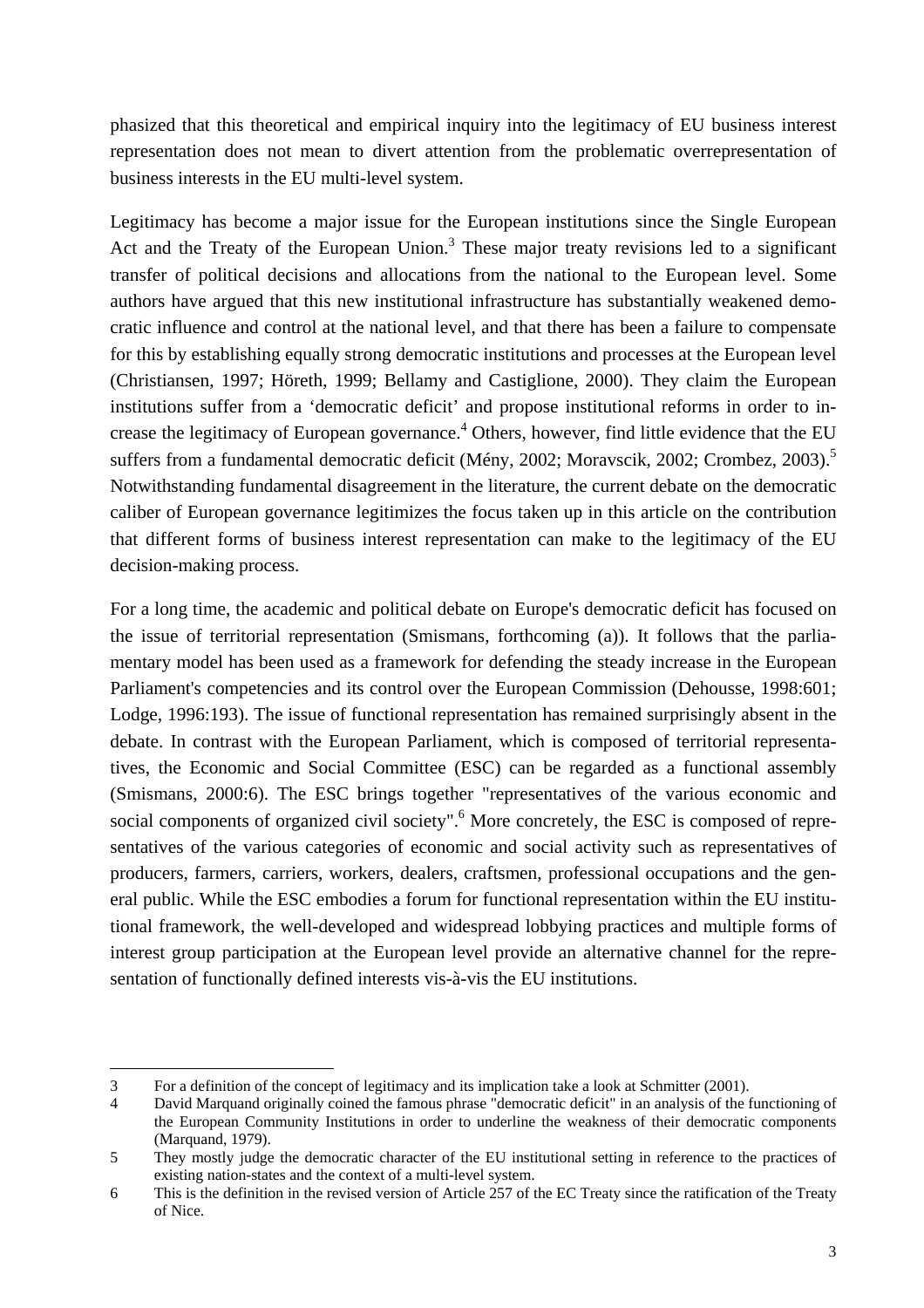Only recently, certain authors have come to view the participation of interest groups in the European policy-making process as an additional source of legitimacy for the European polity (Andersen and Burn, 1996; Wessels, 1999; Smismans, forthcoming (a)). An important reason for this is that the field of European interest politics that studies the functional representation of private interests in EU policy-making has not mainly dealt with the legitimacy of European governance, but with other issues. This literature has focused much more on characterizing the overall system of interest representation, i.e. on determining whether it should be characterized in terms of pluralism or corporatism, and on depicting the different channels used by interest groups to influence the EU institutions (Streeck and Schmitter, 1991; Bennett, 1997; Kohler-Koch and Quittkat 1999; Bouwen 2002).<sup>[7](#page-4-0)</sup> However, there is disagreement about the extent to which functional representation can contribute to the democratic legitimacy of European governance. Whereas some authors regard it as substituting for the traditional basis of democratic legitimation, i.e. the parliamentary model (Héritier, 1999), others tend to view it more as a source of complementary legitimacy (Lord and Beetham, 2001).

Also the EU institutions themselves, in particular the European Commission and the Economic and Social Committee, have taken up the issue of functional representation. Referring to their interactions with numerous interest groups and intermediary organizations, both European institutions have developed a legitimating discourse around the concepts of 'civil society' and 'civil dialogue' (Smismans, forthcoming (b)).<sup>8</sup> They argue that functional representation through the systematic involvement of civil society organizations in European policy-making may constitute a form of participatory democracy, complementing traditional representative democracy. Civil society is considered to play an important role in giving voice to the concerns of citizens and delivering the services that meet people's needs. The organizations that make up civil society mobilize people and support.

Apart from trade unions, non-governmental organizations, professional associations and grassroots organizations, the Commission and the ESC also consider business interest representation (e.g. employers' organizations or sectoral business associations) to be an important part of

Paper", Brussels, 26. 04.2001.

<span id="page-4-0"></span>l 7 On the margin, this literature has pointed to the overrepresentation of business interests in Brussels and the difficulties diffuse interests have becoming established at the European level.

<span id="page-4-1"></span><sup>8</sup> Initiatives of the EUROPEAN COMMISSION: Communication on "Promoting the role of voluntary organizations and foundations in Europe", Brussels, 06.06.1997, COM (97) 241 final. Communication on "The Commission and non-governmental organizations: building a stronger relationship", Brussels, 18.01.2000, COM (2000) 11 final. Communication on "European Governance: A White Paper", Brussels 25.7.2001, COM (2001) 428 final. Communication "Consultation document: Towards a reinforced culture of consultation and dialogue - Proposal for general principles and minimum standards for consultation of interested parties", Brussels, 05.06.2002, COM (2002) 277 final. Communication: "Towards a reinforced culture of consultation and dialogue - General Principles and minimum standards for consultation of interested parties by the Commission", Brussels, 11.12. 2002, COM (2002) 704 final. Initiatives of the ECONOMIC AND SOCIAL COMMITTEE: Opinion on "The role and contribution of civil society organizations in the building of Europe", Brussels 22.09.1999. Opinion on "The 2000 Intergovernmental Conference - The Role of the European Economic and Social Committee", Brussels, 01.03.2000. Opinion on "Organized civil society and European governance: the Committee's contribution for the White

<sup>4</sup>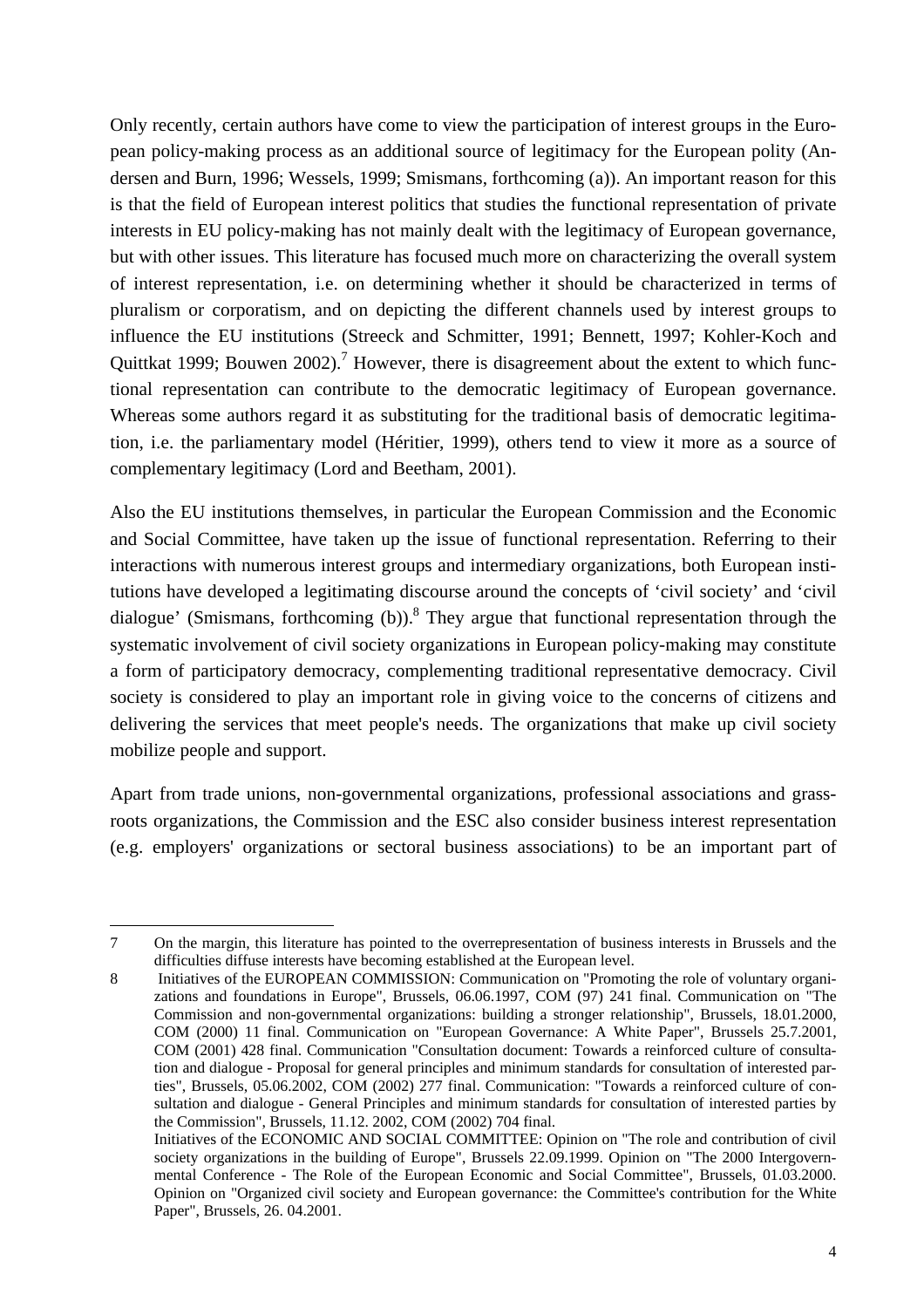Europe's civil society.<sup>[9](#page-5-0)</sup> This is clearly in contrast with a specific strand in the literature on European civil society that considers only those groups as civil society organizations that are non profit organizations and serve the general interest. This literature rests on the assumption that a clear distinction can be made between a political society composed of parties and political organizations, an economic society composed of organizations of production and distribution and a civil society composed associations, social movements and other forms of political communication (Cohen and Arato, 1997). In the real world, however, the borders between civil society, state and market might not always be easy to draw. Business interest associations, for example, neither have the specific characteristics of market actors nor are they focused on serving the interest of the general public. It seems therefore plausible for EU policy-makers to include different organizational forms of business interest representation in their list of civil society organizations.

It is the aim of this paper to study the legitimating role that different organizational forms of business interest representation might play by participating in the EU policy-making system. In the next section, a new theoretical framework for studying European business lobbying, the 'logic of access', is discussed, and the implications of the framework for the legitimacy of EU governance are investigated. After these theoretical considerations, section three presents an extensive empirical investigation of the interaction between business interests and the EU institutions in the EU financial services area in order to make inferences about the significance of this interaction for the democratic legitimacy of the EU policy-making process. In the fourth section, the impact of the empirical study for the overall legitimacy of the three main EU institutions is studied.

### **2. Normative Implications of the Logic of Access**

It is the aim in this section to establish a link between the field of European interest politics and the debate on the legitimacy of the European Union. The starting point is the presentation of a new theoretical framework for the study of business lobbying in the European Union. In this framework, the concept of 'access goods' plays a central role. Afterwards, this concept is used to establish the relationship with the EU legitimacy debate.

#### **2.1 A Theoretical Framework to Study Corporate Lobbying**

l

The logic of access provides a new theoretical framework for the study of business lobbying in the European Union. The framework seeks to improve our understanding of how business interests gain access to the EU institutions and influence the making of legislation at the European

<span id="page-5-0"></span><sup>9</sup> See the Commission's White Paper on European Governance p. 14 and the ESC Opinion on "The role and contribution of civil society organizations in the building of Europe", p. 30. For a definition of European civil society, take a look at Smismans (forthcoming (b)).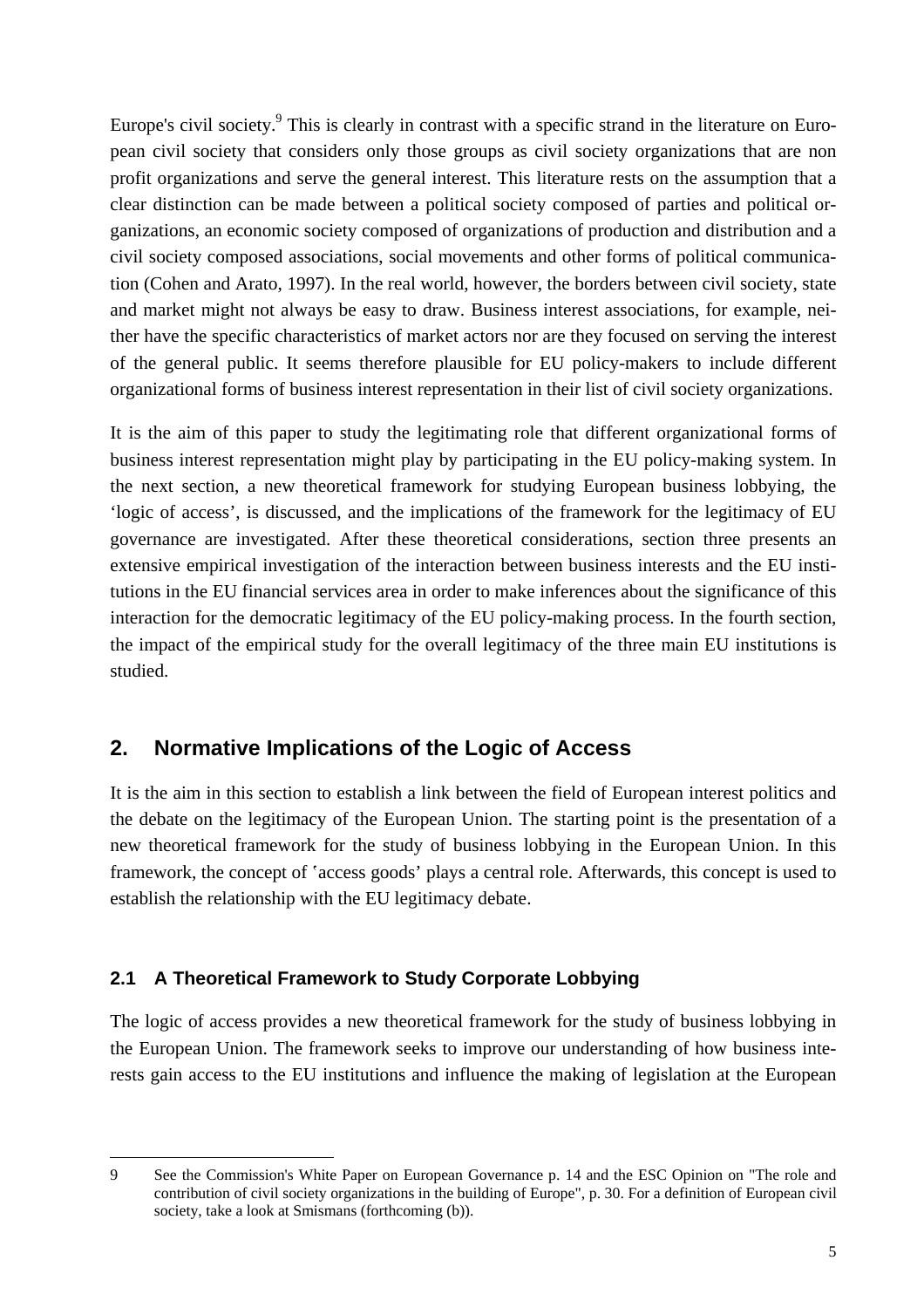level.<sup>10</sup> More specifically, the logic of access has been developed in order to explain the access of different organizational forms of business interest representation to the three major players in the EU legislative process, i.e. the European Commission, the European Parliament and the Council of Ministers (Bouwen, 2002 and forthcoming (b)). The degree of access to these institutions is explained in terms of a theory of the supply and demand of access goods. Whereas business interests are responsible for the provision of access goods, the EU institutions want certain goods from business interests in return for 'access' to the EU agenda-setting and policy-making process. In short, in order to gain access to a specific EU institution, business interests have to provide the access good(s) demanded by that institution.

Access goods concern information that is crucial in the EU policy-making process (Bouwen, 2002:369). Because the new concept of 'access goods' is crucial in this paper for the link between business lobbying and the EU legitimacy debate, that concept is studied in detail in the following paragraphs. Three access goods can be identified. They concern three different kinds of information, and can be specified as follows:

- 1. **Expert Knowledge (EK):** This access good concerns the expertise and technical know-how needed from the private sector to understand the market. This kind of information is indispensable for the development of effective EU legislation in a particular policy area. *Example*: The technical expertise provided by Barclays Bank to help EU officials and politicians to understand the particularities of the capital adequacy rules for commercial banks.
- 2. **Information about the European Encompassing Interest (IEEI):** This access good concerns the information needed from the private sector about the European encompassing interest (EEI). In our sectoral approach, the EEI concerns the needs and interests of a sector in the European economic arena, i.e. the internal market.<sup>[11](#page-6-1)</sup> *Example*: The information provided by the European Banking Federation about the needs and interests of its members with regard to new capital adequacy rules for commercial banks.
- 3. **Information about the Domestic Encompassing Interest (IDEI):** This access good concerns the information needed from the private sector about the domestic encompassing interest (DEI). In our sectoral approach, the DEI concerns the needs and interests of a sector in the domestic market. *Example*: The information provided by the Belgian Bankers Association about the needs and interests of its members with regard to new capital adequacy rules for commercial banks.

The importance of expert knowledge in the EU decision-making process has been widely acknowledged in the literature (Bowen, 1997; Buholzer, 1998, Pappi et al., 1999; Van Schendelen,

<span id="page-6-0"></span>l 10 It should be emphasized that access does not necessarily mean influence. Ineffective political actors might gain access to an institution without being able to translate this advantage into concrete policy outcomes. Gaining access is, however, a conditio sine qua non to the exercise of influence in the EU legislative process.

<span id="page-6-1"></span><sup>11</sup> The empirical investigation in the next section takes place in a single sector.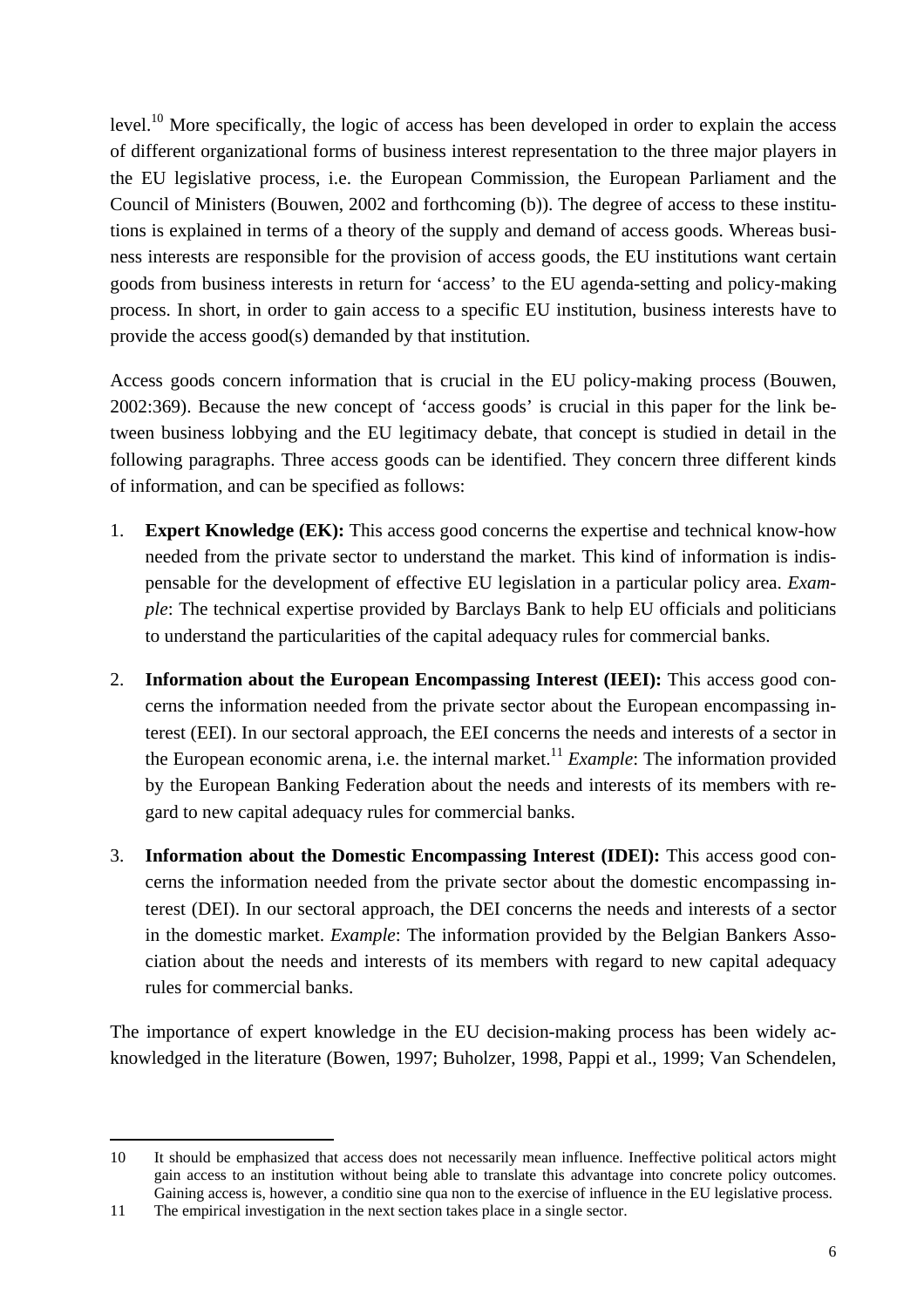1994).<sup>12</sup> The European Commission, for example, does often not have this kind of technical market expertise. Even though the Commission does have a lot of technical know-how at its disposal, it is too distant from the market to be well informed.

The two 'encompassing access goods' have not been previously identified.<sup>13</sup> It is therefore necessary to study the meaning of the concept, 'encompassing interest', in more detail. An interest is more encompassing when more interested parties are involved in the formulation of the interest. An aggregation of individual interests or interested parties takes place. The involved parties can be individual companies or associations. A national trade association can, for example, be said to represent an encompassing interest because it is specialized in bundling the needs and interests of its member companies. Since the aggregation of interests takes place at the national sectoral level, the domestic encompassing interest is concerned. For the European encompassing interest, interests are aggregated at the European sectoral level. Two variables determine the 'encompassingness' of an interest represented by an interest group (Schmitter and Streeck, 1999:58). First, the demarcation of the interest group's organizational domain is important. It determines the variety of interests and thus the kind of members the association wants to represent. Second, the representativity of the interest group plays a crucial role (Buholzer, 1998:55; Salisbury, 1979:222). It is based on the density of the interest group's membership and is the basis upon which the interest group is recognized as a legitimate interlocutor by the public authorities. This detailed discussion of the different access goods is now used to study their implications for the legitimacy of the EU policy-making process.

#### **2.2 Identifying the Relationship between Access Goods and Legitimacy**

Before engaging in the discussion of the democratic legitimacy of EU governance, it is important to first make a distinction between 'input' and 'output' legitimacy (Scharpf, 1999:6). Input legitimacy concerns democratic decision-making at the European level. In accord with the demands of input legitimacy, the democratization of the European governance system should take place by involving citizens and interested groups as much as possible in the decision-making and monitoring processes. Output legitimacy concerns the EU's general effectiveness in dealing with problems and generating policy outputs. As long as European policy-making is effective enough to lead to more benefits than costs, the support of large parts of the European population is unlikely to be questioned. Indeed, improved policy outputs engender an increased social acceptance or the increased legitimacy of the policy-making process. This is a technocratic or utilitarian source of legitimacy.

<span id="page-7-0"></span><sup>12</sup> Also Franz Pappi (1999:258) identifies expert knowledge as a crucial resource demanded by the EU governmental actors in exchange for the control of policy decisions and the monitoring of information.

<span id="page-7-1"></span><sup>13</sup> René Buholzer (1998:54) identifies legitimacy as an important exchange good (Tauschgut). An interest group should be representative enough to be recognized by the public actors as a legitimate interlocutor. As discussed in this paper, the notions of legitimacy and encompassingness are closely related. It is therefore not surprising that Buholzer's Tauschgut, legitimacy, and the two encompassing access goods have similar characteristics. Also Franz Pappi's (1999:257) notion of public support as exchange resource can easily be related to the two encompassing access goods.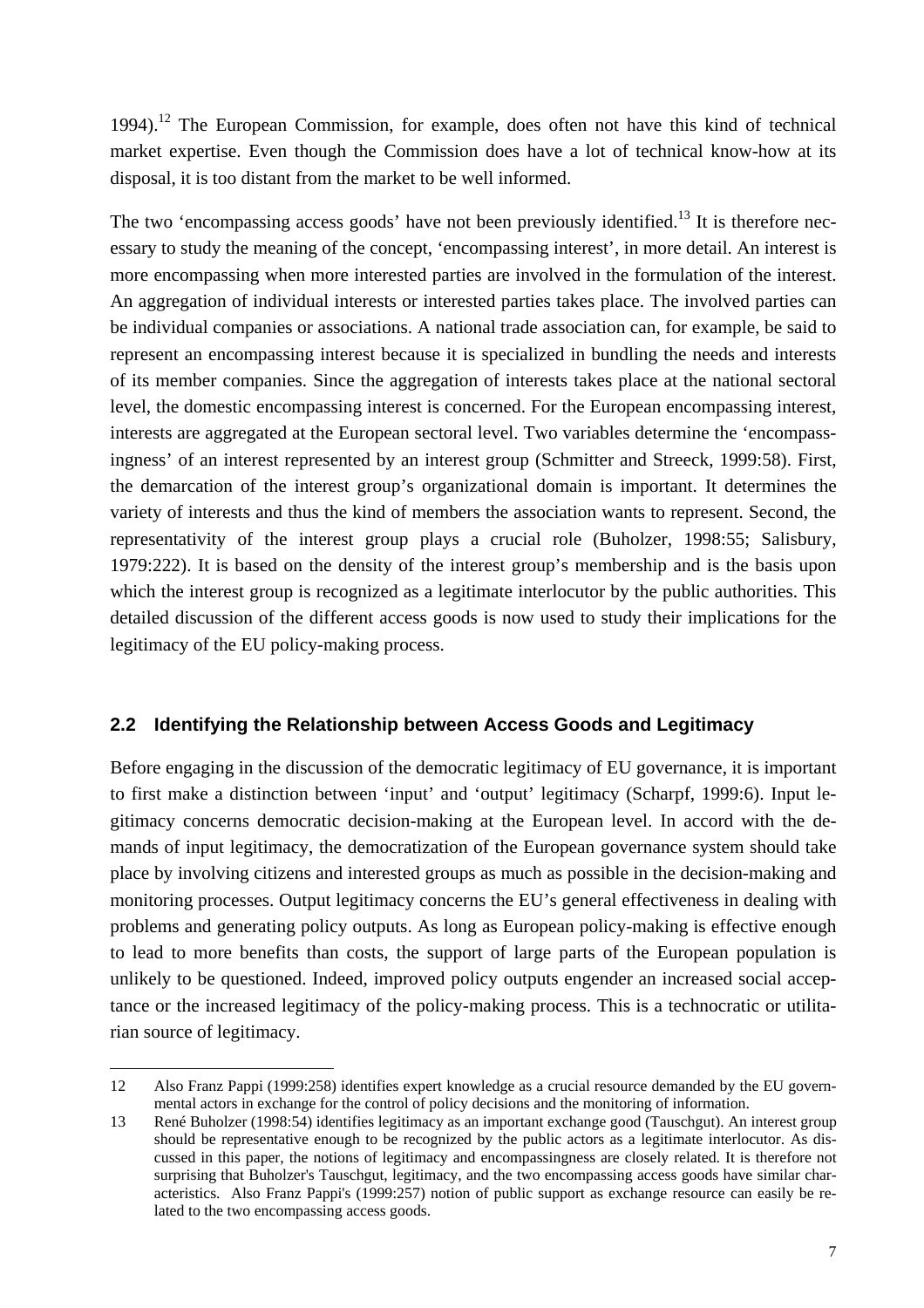Scharpf's distinction between input and output legitimacy is based on the input-output dichotomy in David Easton's political system theory (1965:112 and 1967:32). In accordance with Easton's ideas, Scharpf distinguishes a source of legitimacy both at the input and the output side of the EU policy-making process (Scharpf, 1999:6). He views the European Union as a political system and consequently applies the notions of input and output legitimacy at the systemic level. It is important to emphasize that, in contrast with Scharpf, in this paper the notions of input and output legitimacy are applied at the sub-systemic or meso-level. Indeed, the theoretical framework and empirical study are situated at the sectoral or meso-level and it is at this level that the two notions of legitimacy are applied.<sup>14</sup> This clarification is conceptually very important. Whereas business interest representation is mainly viewed as a source of output legitimacy at the systemic level, it is argued in this paper that at the sectoral or meso-level a distinction can be made between business representation as a source of both input and output legitimacy.<sup>15</sup> This is further clarified in the following paragraphs.

In order to bridge the gap between the EU legitimacy debate and the literature on EU business interest representation, it is argued that a relationship can be identified between specific access goods, on the one hand, and input/output legitimacy, on the other hand. Input legitimacy is directly related to the two encompassing access goods, i.e. information about the European encompassing interest and information about the domestic encompassing interest. These access goods provide input legitimacy to the EU institutions because they serve as a source of information about encompassing and representative interests. Different interested parties have participated in articulating these interests, and the transfer of this information by the business interest representatives allows the interested parties to participate indirectly in the EU policy-making process.<sup>16</sup> Output legitimacy is, on the other hand, closely linked with the access good, expert knowledge. This access good provides the EU institutions with the necessary expertise to deal with their problems efficiently. It increases the EU's general effectiveness and thereby increases the EU institutions' output legitimacy. Furthermore, output legitimacy is also related to the two Encompassing access goods. The more encompassing the access goods provided by interest groups are, the more likely these interests groups can contribute to the implementation of EU legislation and consequently to effective generation of policy outputs (Bouwen, 2002:371). Why is this? In order to provide an encompassing access good, different individual interests have to be aggregated within the interest group. This means that more encompassing access goods are

<span id="page-8-0"></span><sup>14</sup> A parallel can be drawn to the well-known distinction between corporatism and meso-corporatism in the industrial relations literature. Whereas the concept of corporatism refers to a situation at the systemic level, meso-corporatism focuses on a phenomenon at the sectoral level (Schmitter, 1979; Cawson, 1985).

<span id="page-8-1"></span><sup>15</sup> Along the same lines, also Smismans considers the functional participation in the Advisory Committee for Safety, Hygiene and Health Protection at Work as a way to increase both input and output legitimacy (Smismans, forthcoming (a)).

<span id="page-8-2"></span><sup>16</sup> The different parties who participate in the articulation of the common or encompassing interest often have a different degree of influence over the final common position. Some parties are more resourceful than others and can therefore exercise more influence in the negotiation and deliberation process.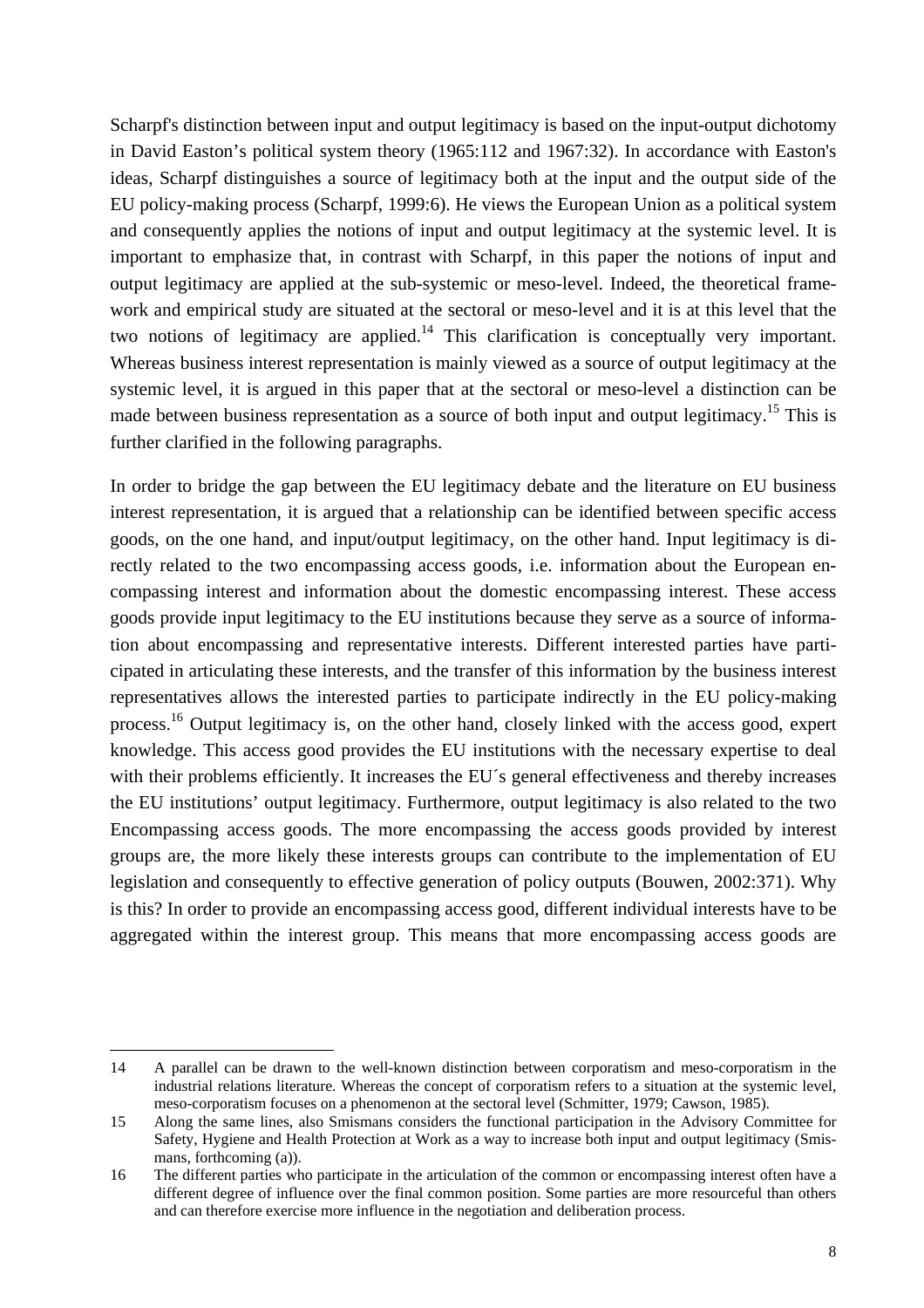provided by interest groups, which can aggregate more individual interests, thereby enhancing these groups' potential to contribute to the implementation of EU legislation.<sup>[17](#page-9-0)</sup>

Because of the relationship that has been identified between access goods and legitimacy, the capacity business interest representatives enjoy to provide these goods to the EU institutions determines the degree (more or less) and the kind of legitimacy (input/output legitimacy) these interest representatives can provide. Therefore a systematic investigation of the capacity of business interests to supply the different access goods is indispensable. According to the logic of access, different organizational forms of business interest representation enable the provision of different access goods (Bouwen, 2002:372). Four main organizational forms of business interest representation can be distinguished in the EU: national and European associations, individual companies and political consultants. The following paragraphs investigate the capacities of these organizational forms to provide access goods.

The resource asymmetry between large and small firms explains the superior capacity of large firms to provide access goods. In comparison with associations or consultants, large firms are directly active in the market and they are therefore particularly good at providing expert knowledge. The strategies of large firms can be national or European. The capacity of an individual firm with a domestic strategy to provide information about the domestic encompassing interest remains low. The encompassingness of its interest is limited because only a single domestic firm is concerned. For the same reasons, large individual firms with a European strategy cannot claim to provide information about the European encompassing interests.

Associations are not as good as individual firms at providing expert knowledge because they have fewer resources and they have to deal with a wider range of issues. It has become something of an orthodoxy throughout the EU institutions that trade association officials are "industrial civil servants" who lack the expertise needed to inform policy formulation (Greenwood and Webster, 2000:5). Because of their multi-layered organizational structure, associations are too distant from the market reality. European associations are specialized in building consensus positions by channeling the different opinions of their member associations. They aggregate the interests of their member associations, which, for their part, are already the result of a bundling of the needs and interests of these national associations' member companies. This extensive consultation mechanism allows the European associations to present an encompassing European perspective on their sector and thereby to provide good quality information about the European encompassing interest. Similar reasoning can be applied to national associations. They represent the national sectoral interest and can therefore provide high-quality information about the do-

<span id="page-9-0"></span><sup>17</sup> Two additional variables co-determine the extent to which private interest groups can contribute to compliance with EU rules. The first variable is the capacity of interest groups to control their members. Not in all interest groups do the organizational structures and decision-making mechanisms allow a high degree of control over membership (Greenwood and Webster, 2000:2). The second variable is the relationship between private interest groups and public authorities. A close, co-operative relationship can be the basis for a neocorporatist arrangement of private interest government, whereby private interests are made co-responsible for the implementation of legislation in an effort to reduce the authorities' implementation costs (Streeck and Schmitter, 1985).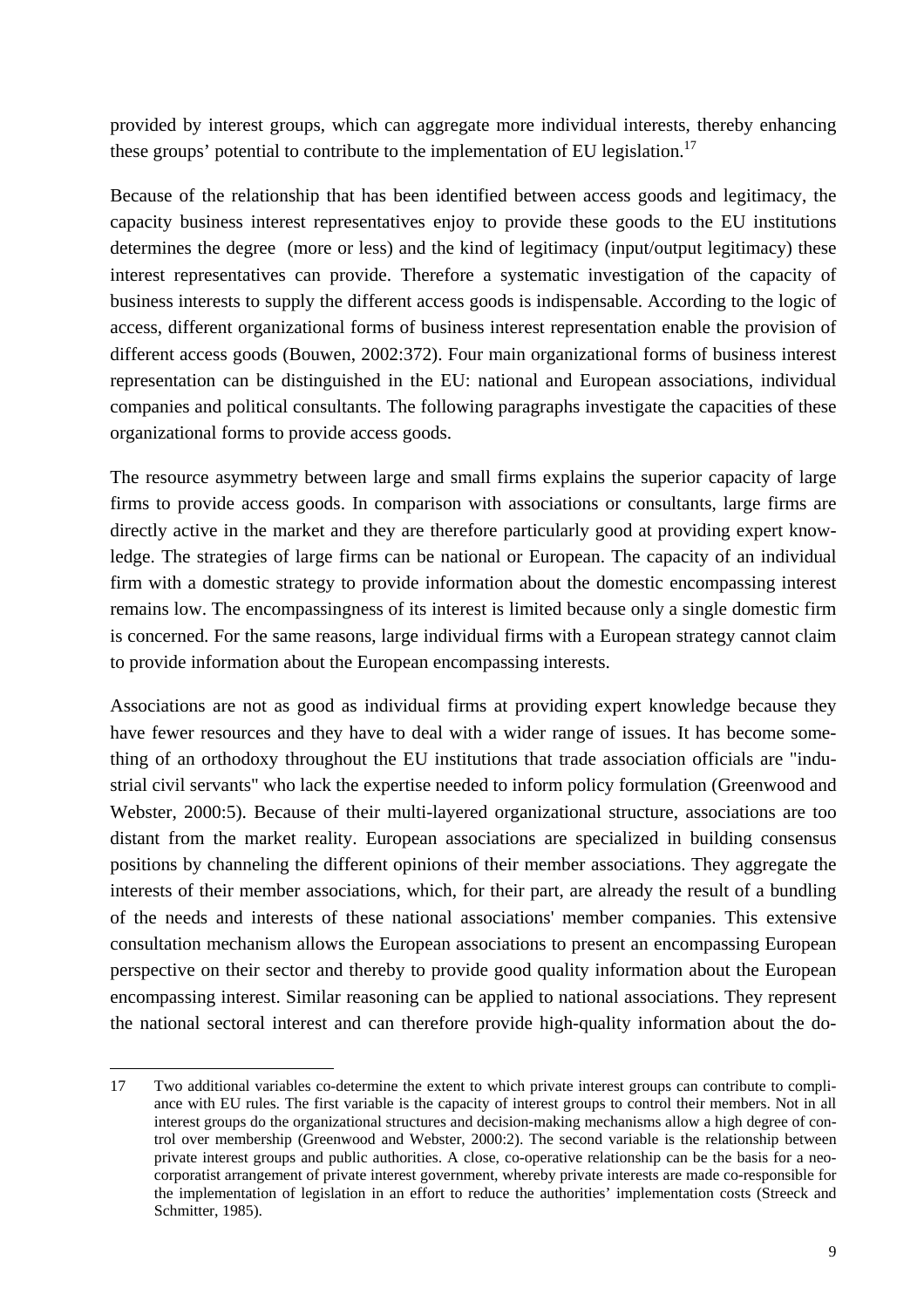mestic encompassing interest. Like other associations, national associations tend not to be very good at providing expert knowledge.

In contrast with individual companies and associations, consultants have a very limited capacity to provide access goods. Because consultants do not represent their own interests, they cannot provide the two encompassing access goods. Moreover, they can only provide expert knowledge when they are specialized in a particular policy area. In Brussels, specialized consultants are an exception, however.

The preceding analysis allows us to derive a number of normative implications of the logic of access. While a clear relationship has been established between access goods, on the one hand, and input/output legitimacy, on the other, the investigation has also shown that the different access goods are provided by different organizational forms of business interest representation.<sup>[18](#page-10-0)</sup> Based on these two findings, it is possible to derive the extent to which the different organizational forms can contribute to the input or output legitimacy of the EU institutions with which they interact. Whereas the capacity of individual companies, and to a much lesser extent of consultants, to provide expert knowledge enables them to contribute only to the output legitimacy of the EU institutions, the specialization of national and European associations in providing Encompassing access goods guarantees that they will be able to contribute to both the input and output legitimacy of the EU policy-making process. A systematic overview of the business interests' supply of access goods and their consequential capacity to contribute to the input or output legitimacy of the EU institutions is presented in Table 2 below.

|                               | Access Good | Legitimacy                  |  |
|-------------------------------|-------------|-----------------------------|--|
| Individual Firm               | ЕK          | <b>Output Legitimacy</b>    |  |
| European Firm                 | IEEI        | Input and Output Legitimacy |  |
| National Association          | IDEI        | Input and Output Legitimacy |  |
| <b>Consultant Association</b> | (EK)        | (Output Legitimacy)         |  |

**Table 2: Relationship between Access Goods and Legitimacy**

<span id="page-10-0"></span><sup>18</sup> At most, organizational forms can provide, at least to some extent, each of the three access goods. When they succeed in this, it is possible to develop a ranking of the organizational forms' capacity to provide the different access goods (Bouwen, 2002:378). In order to streamline the argument we only focus here on the access goods that can be best provided by the different organizational forms.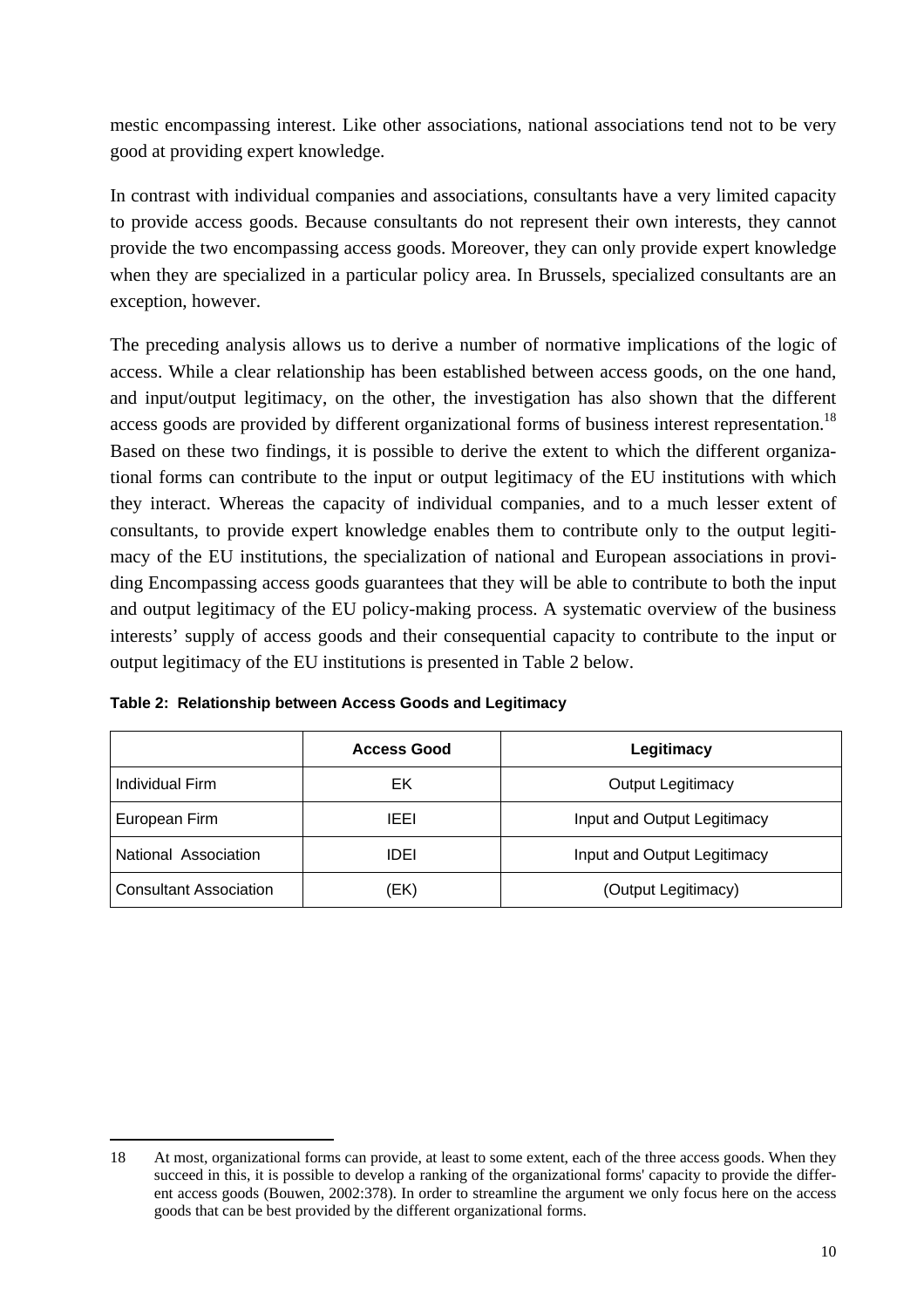## **3. Normative Judgements based on Empirical Evidence**

### **3.1 The Need for Empirical Research on the EU's Democratic Deficit**

In the previous section, it was clearly shown that, through the provision of access goods, the interaction of the different organizational forms of business interest representation with the EU institutions has a direct impact on the legitimacy of these institutions. In order to assess the extent to which business interests can contribute to the democratic legitimacy of single EU institutions and of the EU policy-making system in general, it is indispensable that the level of participation or the degree of access that different organizational forms enjoy to the EU institutions be studied. Indeed, a specific organizational form will only be able to contribute to the legitimacy of an EU institution when the organizational form enjoys effective access to the institution. It can be concluded that a systematic empirical analysis of the participation of the different forms of business interest representation in the EU policy-making process would constitute a solid basis for a judgment about the democratic legitimacy of the participation of business interests in the EU policy-making system.

In this section, an empirical study is undertaken, which aims to address a bias in the existing literature on the EU's democratic deficit. This literature is characterized by a misplaced separation between normative reflection on political values and the empirical analysis of political systems (Lord, 2001). An important negative consequence is the methodological underdevelopment of the area of inquiry concerned with the EU's democratic legitimacy. Normative analyses of the democratic deficit are incomplete if they fail to include an empirical assessment of the institutional and societal possibilities for realizing norms or values. Furthermore, when empirical evidence is taken into account in these studies, it mostly concerns anecdotal or ad hoc evidence. In order to remedy this situation, an extensive empirical study has been undertaken in the EU financial services sector. Its aim has been to systematically map out the participation of different organizational forms of business interests representation in the EU decision-making process. Access of business interests to the relevant institutions in the policy-making cycle, i.e. Commission, Parliament and Council, is taken as an indicator of the participation of these interests in the decision-making process.

The EU financial services sector has been chosen in order to allow an empirical check of the access of business interests. Over the last decade, Europe's political leaders have focused their attention on the construction of the Economic and Monetary Union, but they failed to develop the regulatory infrastructure required for the integration of the Member States' financial services markets (Zavvos, 1994:27-32; Dyson and Featherstone, 1999). Since the success of the single currency cannot be guaranteed without well-functioning financial markets, the European Commission devised the Financial Services Action Plan in 1998 in order to inject new momentum into the task of building a single financial market (Mogg, 1999:11).<sup>19</sup> The numerous legislative

<span id="page-11-0"></span>l 19 Commission communication on "Financial Services: Building a Framework for Action", Brussels, 28.10.98, COM (1998) 625. In June 1998, the Cardiff European Council requested that the European Commission table an action plan to improve the single market in financial services.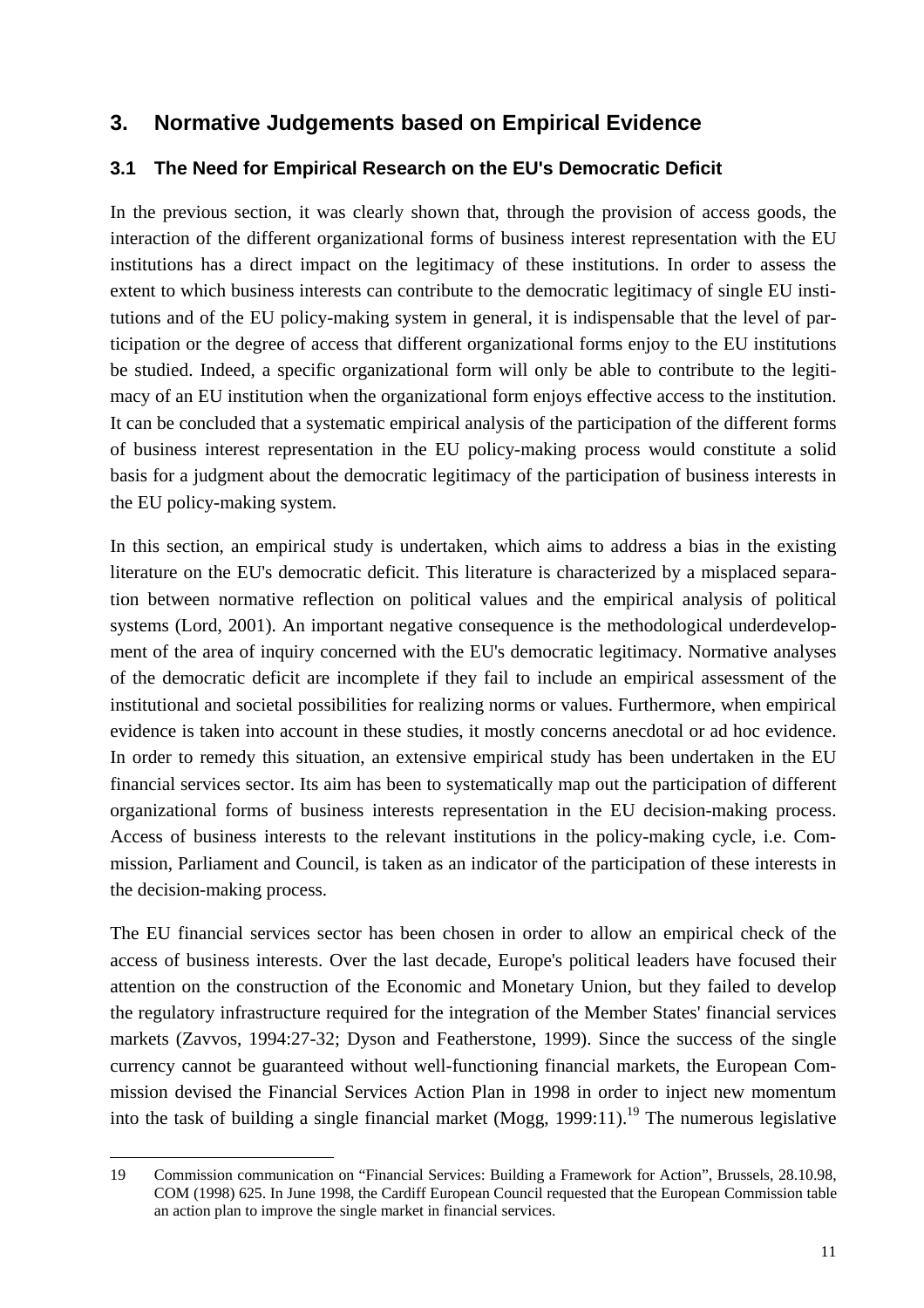measures proposed by the European Commission since 1998 have had important distributive effects on the financial services providers, and, through lobbying and public consultation, they have consequently generated intense interactions between these private interests and the EU public authorities. Given the increased participation of financial services providers in the EU policy-making process over the past few years, this has become a particularly interesting policy area for the study of the potential contribution of these business interests to the democratic legitimacy of EU policy-making in this sector.

#### **3.2 Mapping the Participation of Business Interests in EU Decision-Making**

In order to map the participation of business interests in the EU decision-making process, it is necessary to systematically investigate the access that the different organizational forms of business interest representation have to the European Commission, the European Parliament and the Council of Ministers. However, both the EU institutions and the business interests may have interesting information about access. Since we are interested in relative access, in gathering data here it has been necessary to focus on the EU institutions. The latter are approached by the different organizational forms in order to gain access and they are therefore in the best position to evaluate the relative access granted to business interests. Business interests are mostly unaware of the access enjoyed by other private interests, and it is therefore extremely difficult for them to correctly assess the relative access they have to the EU institutions. Rather than studying business interests directly, the entire empirical investigation is therefore based on 63 semi-structured interviews with EU officials and politicians belonging to the three EU institutions.<sup>20</sup>

A set of structured questions was developed in order obtain comparable and quantifiable data about the access of the four organizational forms of business interest representation. Whereas structured questions were inserted in the semi-structured interviews to obtain quantifiable data, at the same time open questions made it possible to generate more qualitative in-depth knowledge (King, 1995). Both the quantitative and qualitative data from the semi-structured interviews have been used to assess the access of the organizational forms to the EU institutions. The interval scale measurement of the degree of access is calculated on the basis of the method of paired comparison (Guilford, 1954; Swannborn, 1993). This is a one-dimensional scaling method that allows ordinal scale values to be converted into interval scale values. The ordinal scale values were collected in the semi-structured interviews in which all the interviewees had to rank the degree of their contact with the previously mentioned four organizational forms of business interest representation. The interviewees, i.e. officials and politicians, had to indicate which of the four organizational forms they have had contact with, taking the usefulness and the regularity of the contacts into account. The resultant rankings indicate which organizational forms the interviewees have chosen as their first, second, third and fourth choice. After converting the

Commission communication on "Financial Services - Implementing the Framework for Financial Markets: Action Plan", Brussels, 11.05.99, COM (1999) 232.

<span id="page-12-0"></span><sup>20</sup> Between June 2000 and May 2002 the author conducted 63 semi-structured interviews. The total amount of time spent on interviewing officials and politicians in the three institutions was 54 hours and 25 minutes.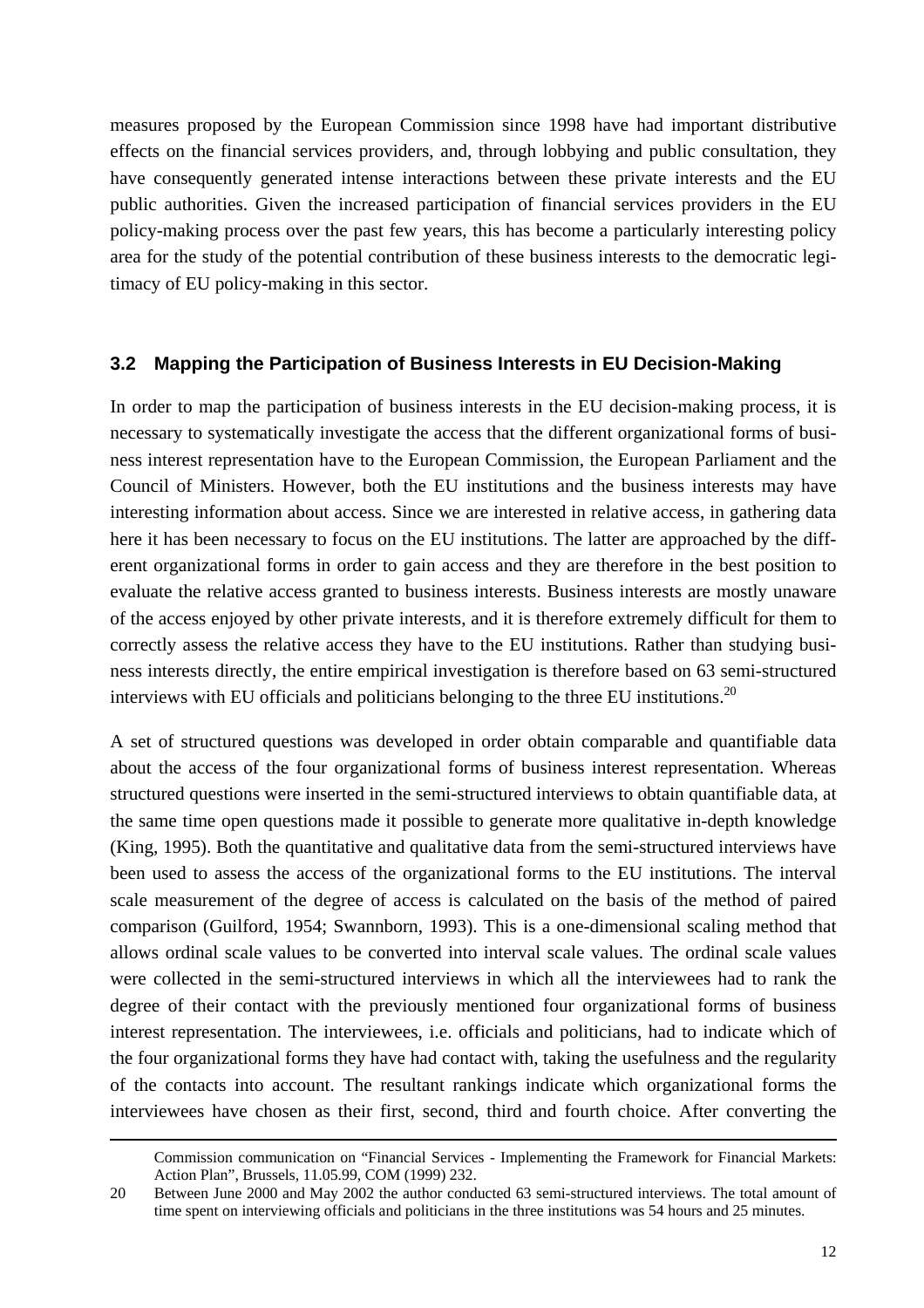ordinal scale values into interval scale values, these latter were used to calculate the relative access values of the four organizational forms. In the next section, the relative access values are taken as an indicator of the participation of business interests in the EU decision-making process.[21](#page-13-0)



#### **3.3 Empirical Results: Unequal Participation of Business Interests**

l

The percentages that result from the calculation of the relative access values are reported in Graph 1. From a comparative inter-institutional perspective, individual firms have a higher degree of access to the European Commission (34%) and the Council (37%) than to the European Parliament (20%). Clearly national associations have a proportionally higher degree of access to the Council of Ministers (43%) than to the Parliament (37%) and the Commission (21%). In addition, the data in the graph show that European associations have a much higher degree of access to the European Parliament (38%) and the European Commission (43%) than to the Council of Ministers (11%). Finally, consultants have a very low degree of access to the three EU institutions (Parliament  $= 5\%$ , Commission  $= 2\%$  and Council  $= 9\%$ ). The results of the empirical investigation show clearly that the different organizational forms have unequal access to the EU institutions. In other words, the different forms participate unequally in the EU decision-making process. This begs the following question: Is the unequal participation of the

Source: Bouwen, forthcoming (b)  $(N=63)^{22}$ 

<span id="page-13-0"></span><sup>21</sup> For a more detailed description of the methodology and the calculations see Bouwen (forthcoming (b)).

<span id="page-13-1"></span><sup>22</sup> EP=European Parliament, EC=European Commission, CM=Council of Ministers.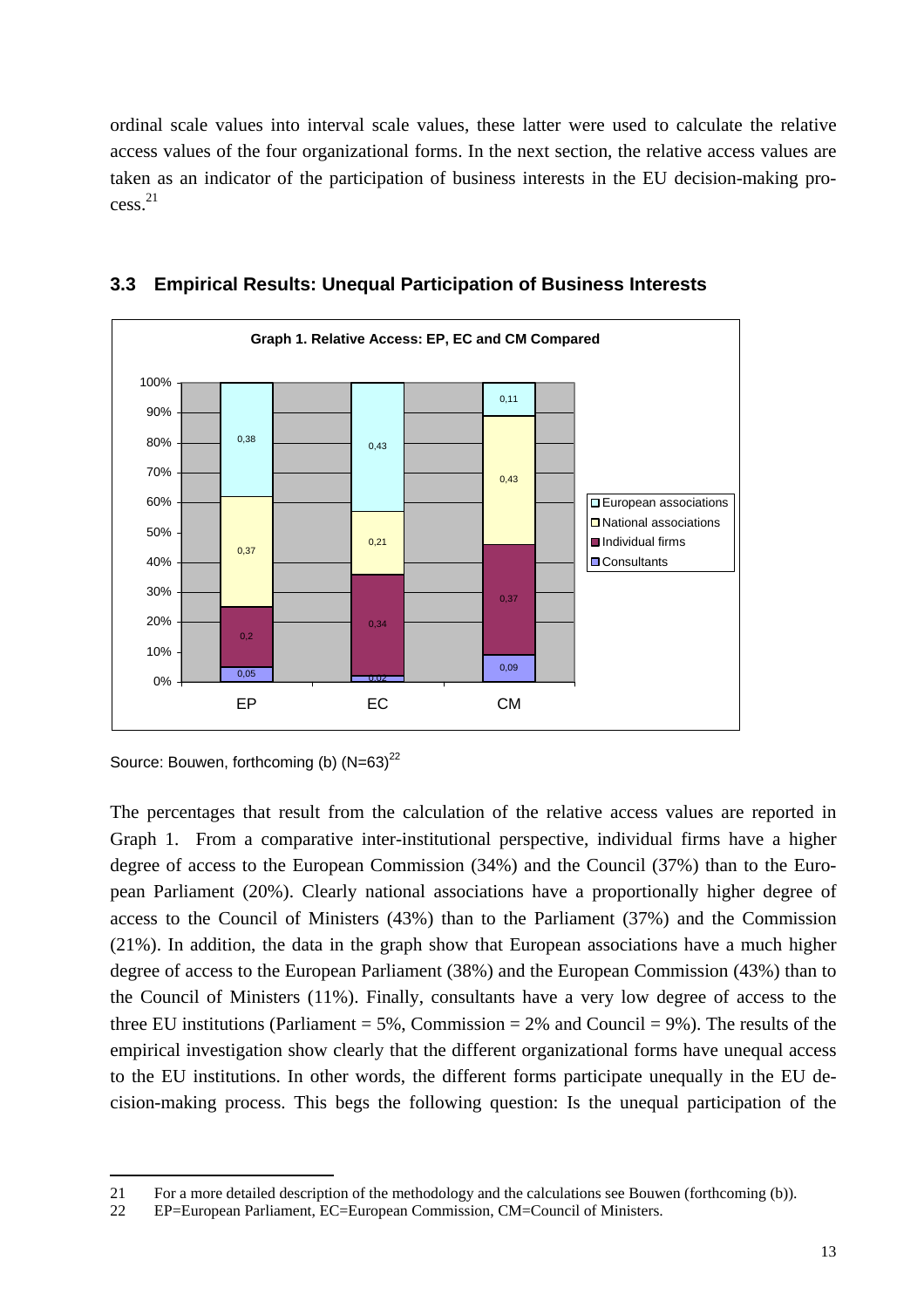different organizational forms of business interest representation problematic for the democratic legitimacy of the EU policy-making process? This question is dealt with in the next section.

#### **3.4 Consequences for the Democratic Legitimacy of EU Policy-Making**

Earlier in this paper, the extent to which different organizational forms can contribute to the input or output legitimacy of the EU institutions was derived. However, a precondition for this contribution is their effective interaction with and access to the EU institutions. Based on the results regarding the relative access of the different organizational forms, it is possible to determine the extent to which the different organizational forms of business interest representation contribute to the input or output legitimacy of the three main EU institutions. More concretely, the higher the degree of access, the more intensive the interaction between the business interests and the EU institutions. This entails a potential stronger contribution to the democratic legitimacy of the concerned institutions. Table 3 below demonstrates the improved input and output legitimacy enjoyed by the EU institutions as a result of the degree of access of the different organizational forms to the EU institutions.

|                             | <b>Input Legitimacy</b> | <b>Output Legitimacy</b> |  |
|-----------------------------|-------------------------|--------------------------|--|
| European Commission         | weak                    | strong                   |  |
| European Parliament         | strong                  | n.a. <sup>23</sup>       |  |
| <b>Council of Ministers</b> | weak                    | strong                   |  |

**Table 3: Improvement of Legitimacy through Business Participation** 

The assessments of improved legitimacy in Table 3 are based on the following reasoning. Whereas a relative degree of access of less than 30% is considered to be too low in order to results in an improvement of input and/or output legitimacy, a degree of more than 30% is judged to contribute to a weak contribution to input and/or output legitimacy. A strong improvement is the result of a weak improvement by two different organizational forms. When this reasoning is applied to the European Commission, it follows that the high degree of access that European associations (43%) and individual companies (34%) have to the Commission leads to a weak improvement in input legitimacy and a strong improvement in output legitimacy. Both European (38%) and national associations (37%) have a high degree of access to the European Parliament. It follows that these two collective forms of business interest representation contribute to a strong improvement in input legitimacy. Theoretically, they could also contribute to a strong improvement in output legitimacy but taking into account the limited role of the Parliament in the implementation of EU legislation and the effective generation of policy outputs, the assessment of improved output legitimacy is considered to be not applicable to the European

<span id="page-14-0"></span>l 23 n.a. = not applicable because the European Parliament is not directly responsible for the implementation of EU legislation and consequently the effective generation of policy outputs.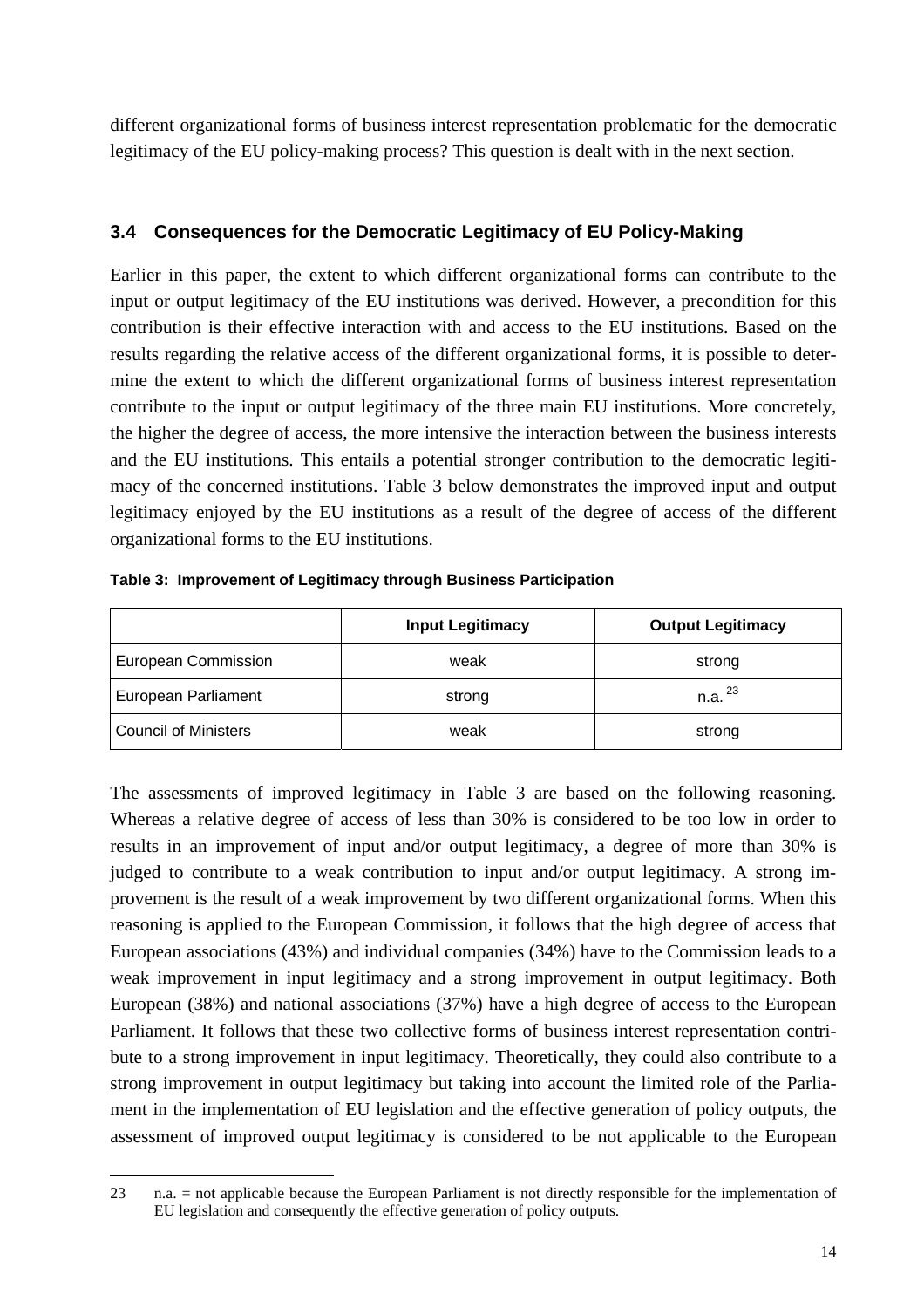Parliament. Finally, the relative high degree of access that European associations (43%) and individual firms (37%) have to the Council of Ministers contributes to a weak improvement in input legitimacy and a strong improvement in output legitimacy. It should be pointed out that the consultants' low capacity to provide access goods and therefore to gain access to the EU decision-making process limits their ability to contribute to the improvement in the legitimacy of the EU institutions.

### **4. Impact on the Legitimacy of Single EU Institutions**

Having established the potential of the different forms of business interest representation to contribute to the legitimacy of the EU decision-making process, it is now possible to investigate – for each EU institution – the extent to which the interaction with business interests influences the overall legitimacy of the institution.

#### **4.1 The European Commission**

l

The Commission is often considered to be the EU institution least reconcilable with traditional democratic theory (Höreth, 1999:254). Although the Commission has many functions comparable to a real government, it is not democratically legitimate in the same way. The Commission has the control over the legislative agenda and thereby enjoys the power to set the priorities for the community as a whole. Since the Maastricht Treaty, the Commission has sought to remedy the democratic deficit and legitimacy problem. An elaborate program of greater openness, transparency and subsidiarity has been the result (Christiansen, 1997:13; Héritier, 1999:271 and forthcoming). The development of a more direct Commission-public relationship was accelerated. Among other things, in an attempt to make the Commission more accountable to the European citizens, the interaction with intermediary social groups and organizations has been encouraged[.24](#page-15-0) 

In the context of this increasingly closer interaction with civil society, it is argued in this paper that the Commission's systematic and direct interaction with different organizational forms of business interest representation has allowed the supranational institution to increase both its input and output legitimacy. The empirical analysis of access to the Commission has shown that both individual firms and European associations have a very high degree of access. Whereas European associations contribute to a weak improvement in input legitimacy through the provision of encompassing access goods, they contribute together with individual companies to a strong improvement in output legitimacy. Individual companies help to improve the institution's output legitimacy through the provision of expertise. Expert knowledge allows the Commission to deal efficiently and effectively with policy problems (Benz, 2001:6). The Commission's close

<span id="page-15-0"></span><sup>24</sup> See footnote 8 for initiatives taken by the European Commission to improve its direct interaction with civil society organizations.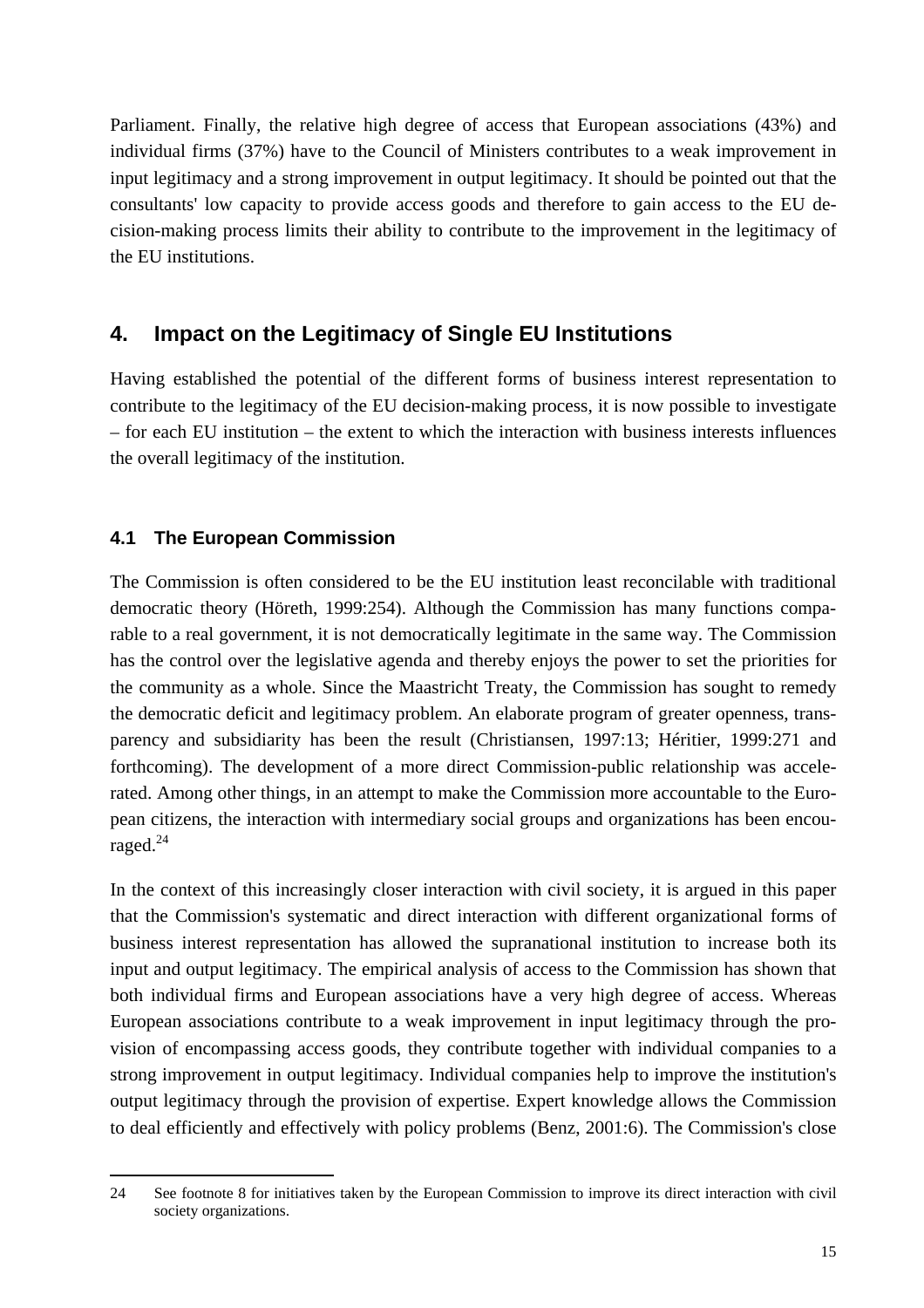interaction with European associations and individual companies allows the Commission to tackle its democratic legitimacy problem.

#### **4.2 The European Parliament**

Like most parliaments at the national level, the European Parliament derives its legitimacy from direct elections organized on the basis of territorial representation. It is the world's only directly elected supranational assembly. The legitimacy issue is therefore less problematic for the Parliament than for the other two EU institutions. This positive normative assessment has been the basis for the Parliament's continuous increase in competencies and responsibilities over the last decade.

One way to further improve the legitimacy record of the European Parliament is to allow functional representation through business interest participation. The study of access to the Parliament confirms that representative organizations, irrespective of the level of interest aggregation (national/European), have a very high degree of access to the Parliament. Parliamentarians seem to give privileged access to interest representatives of European and national associations. These two forms of business interest representation have organizational characteristics, which are beneficial to the provision of encompassing access goods. Consequently, by supplying encompassing access goods, European and national associations together are able to contribute to a strong improvement in the Parliament's input legitimacy. It can be concluded that the intensive contacts of European Parliamentarians with collective forms of business interest representation will improve the already positive legitimacy record of the European Parliament.

#### **4.3 The Council of Ministers**

The Council of Ministers has always played an important role in legitimizing governance at the European level. The Members of the Council are directly accountable to their national parliaments and electorates. The representatives of the Member States in the Council are national politicians who are elected as politicians at the national level. What this has meant in practice has varied considerably from one Member State to the other. EU policy-making is indeed only a small part of the basis on which the vote at the national level takes place. The Member States and their ministers in the Council remain therefore rather independent from their electorate and nationally organized interests when it comes to European affairs.

However, the Council's capacity to provide 'indirect legitimacy' at the EU level is weakening (Höreth, 1999:254). The steadily increasing competencies of the European Parliament, reached through different treaty revisions, have lead to a decline in the Member State's ability to control European decision-making through the Council of Ministers. For that reason, the state is a declining source of political legitimization in the EU decision-making system. It follows that also for the Council of Ministers the interaction of the Member States with various business interest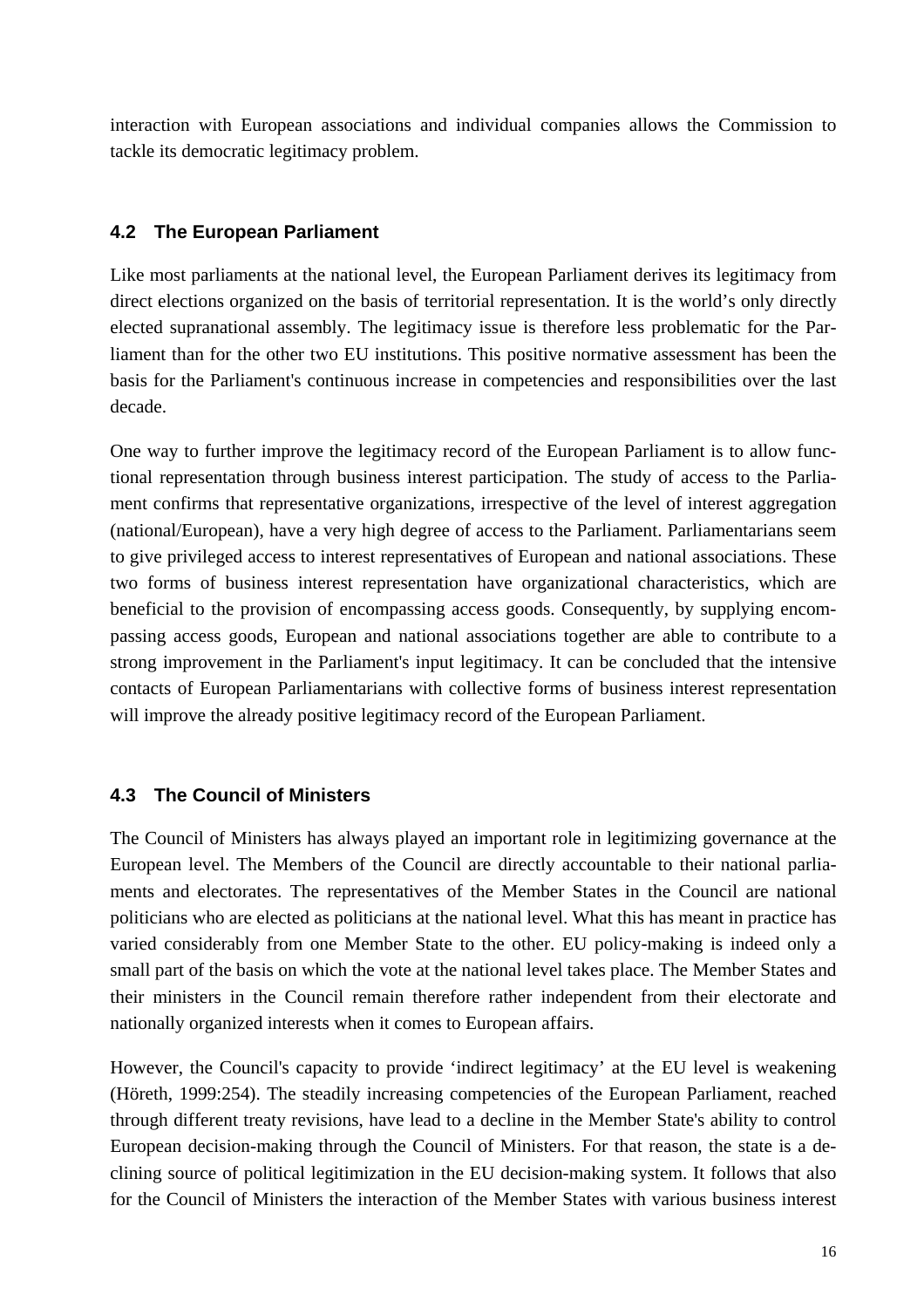representatives constitutes an alternative source of political legitimization. The results of the empirical analysis show that national associations have a very high degree of access to the Council and contribute to a weak improvement of the Council's input legitimacy by supplying an encompassing access good. In addition, they contribute together with individual firms to a strong improvement of the Council's output legitimacy. This is possible because also these latter enjoy a high degree of access to the Member States. It can be concluded that the interaction of Member State officials with national associations and individual companies provides the Council with an important alternative source of political legitimization by supplying encompassing access goods and expert knowledge.

### **5. Conclusion**

l

The logic of access and the empirical findings that have been presented in this paper provide interesting new input for the normative discussion of Europe's democratic deficit. This new approach made it possible to bridge the gap between the EU legitimacy debate and the literature on EU business interest representation in two important ways. First, by refocusing the EU legitimacy debate from the classical issue of territorial representation on the issue of functional representation. And second, by establishing a relationship between the new concept of 'access goods' and the existing notions of input/output legitimacy. While it has been argued that input legitimacy is directly related to the provision of the two encompassing access goods, it is argued that output legitimacy is linked with both expert knowledge and the encompassing access goods. It has become clear that the capacity of different organizational forms of business interest representation to supply the above-mentioned access goods determines the degree (more or less) and the kind of legitimacy (input/output legitimacy) these business interests can provide to the EU institutions. Whereas the capacity of individual firms to provide expert knowledge allows them only to contribute to output legitimacy, the capacity of national and European associations to provide encompassing access goods enables them to contribute to both the input and output legitimacy of the EU legislative process. $25$ 

This result clearly shows the different capacity of different organizational forms of business interest representation to contribute to the legitimacy of the EU institutions. Thus, the normative claim of this paper is straightforward: EU institutions should preferably interact with collective forms of business interest representation, i.e. European or national associations, because they can make the most important contribution to the legitimacy of the EU institutions. It is interesting to note that the European Commission itself has openly declared in the past that it prefers to deal with collective forms of interest representation at the European level, i.e. European federations, to individual organizations.<sup>26</sup> Taking into account the Commission's supranational perspective,

<span id="page-17-0"></span><sup>25</sup> When consultants are specialized in a particular policy area, they can also provide expert knowledge and thereby contribute to the output legitimacy of EU policy-making.

<span id="page-17-1"></span><sup>26</sup> Commission communication: "An open and structured dialogue between the Commission and special interest groups" (93/C 63/02).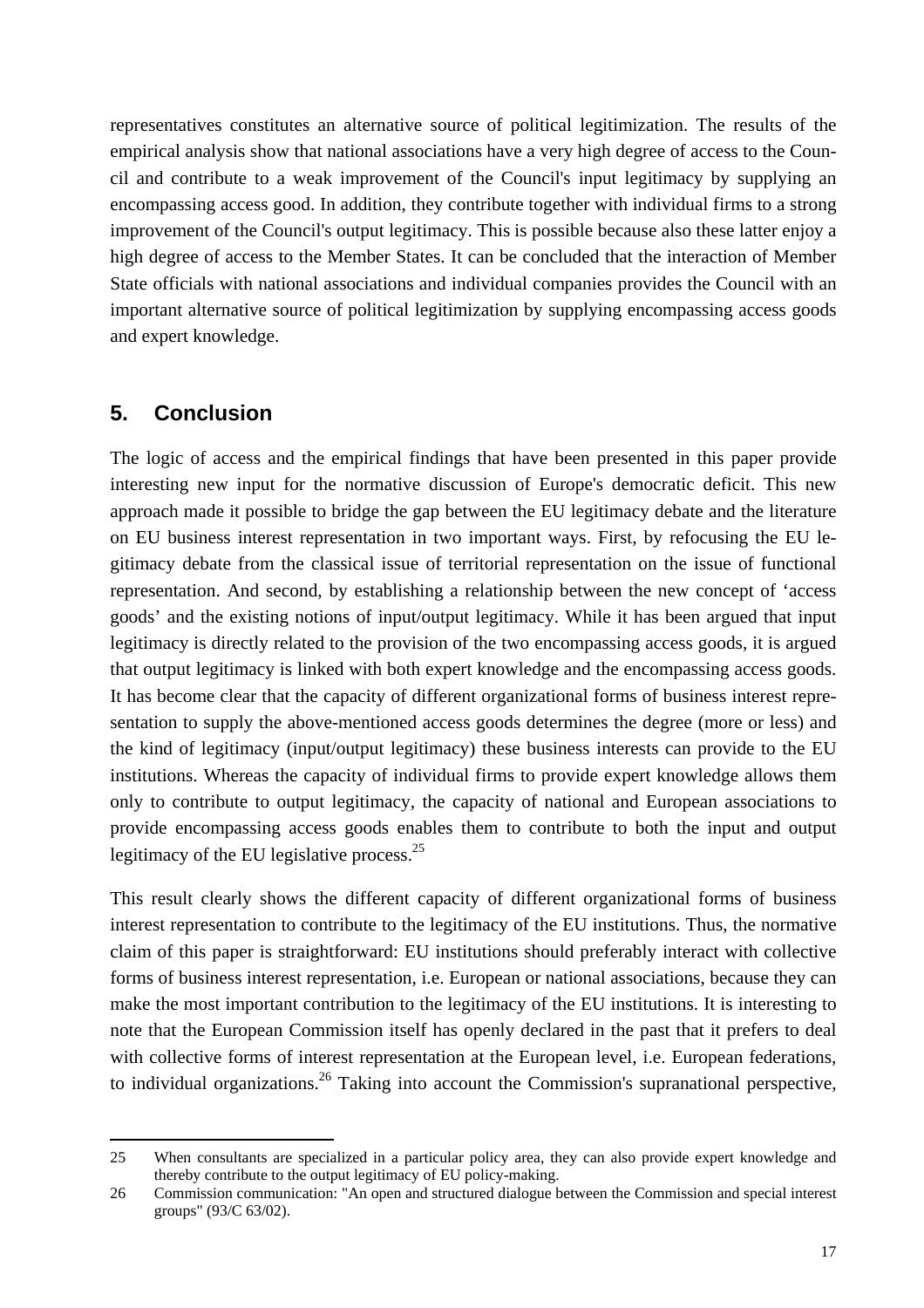the European Commission also clearly stated, however, to prefer dealing with associations at the European level rather than with national associations.

Even though ad hoc contacts with individual companies or consultants will remain indispensable for the EU institutions in order to obtain the expert knowledge they require to fulfill their institutional role (Bouwen, 2002:378), they should preferably develop a solid relationship with associational representatives. Only the latter can simultaneously contribute to the input and output legitimacy of the concerned institutions. However, an important caveat needs to be made. Associations are not by definition capable of contributing to the two kinds of legitimacy. 'Fig leave' associations constitute a real problem. They are apparent associations and are often established by a single firm. Their main objective is to conceal the real organizational form of the business interests concerned in order to improve their institutional access. It needs to be emphasized that only associations that can provide the encompassing access goods will be able to contribute to both input and output legitimacy. Two variables play an important role in determining the capacity of the associations to provide encompassing access goods. First the demarcation line of the interest group's is important because it determines the variety of interests and thus the kind of members the associations wants to represent (Schmitter and Streeck, 1999:58). Second, the representativity of the interest group matters and it based on the density of the interest group's membership (Salisbury, 1979:22).

Furthermore, the empirical results of the investigation in the three main EU institutions have shown the unequal participation of different organizational forms of business interest representation in the EU decision-making process and the different effects that entails in terms of input and output legitimacy. The high degree of access of European associations and individual companies to the European Commission leads to a weak improvement of the Commission's input legitimacy and a strong improvement of its output legitimacy. The important degree of access of both European and national associations to the European Parliament contributes to a strong improvement of the supranational assembly's input legitimacy. When comparing the directly elected supranational assembly's solid legitimacy credentials with the legitimacy problems identified within the European Commission, the latter institution is likely to benefit relatively more from intense interaction with business interest organizations. Finally, the results also show that European associations and individual firms contribute to a weak improvement of the Council of Ministers' input legitimacy and a strong improvement of its output legitimacy on the basis of their high degree of access to that intergovernmental EU institution. Through the detailed analysis of the contribution of different organizational forms to the legitimacy of the single EU institutions, this study wants to contribute to the overall investigation of the legitimacy of EU governance.

Finally, the results of this paper might also facilitate an understanding of the inter-institutional conflict that occurred between the European Commission and the European Parliament as a consequence of the publication of the Commission's White Paper on Governance published in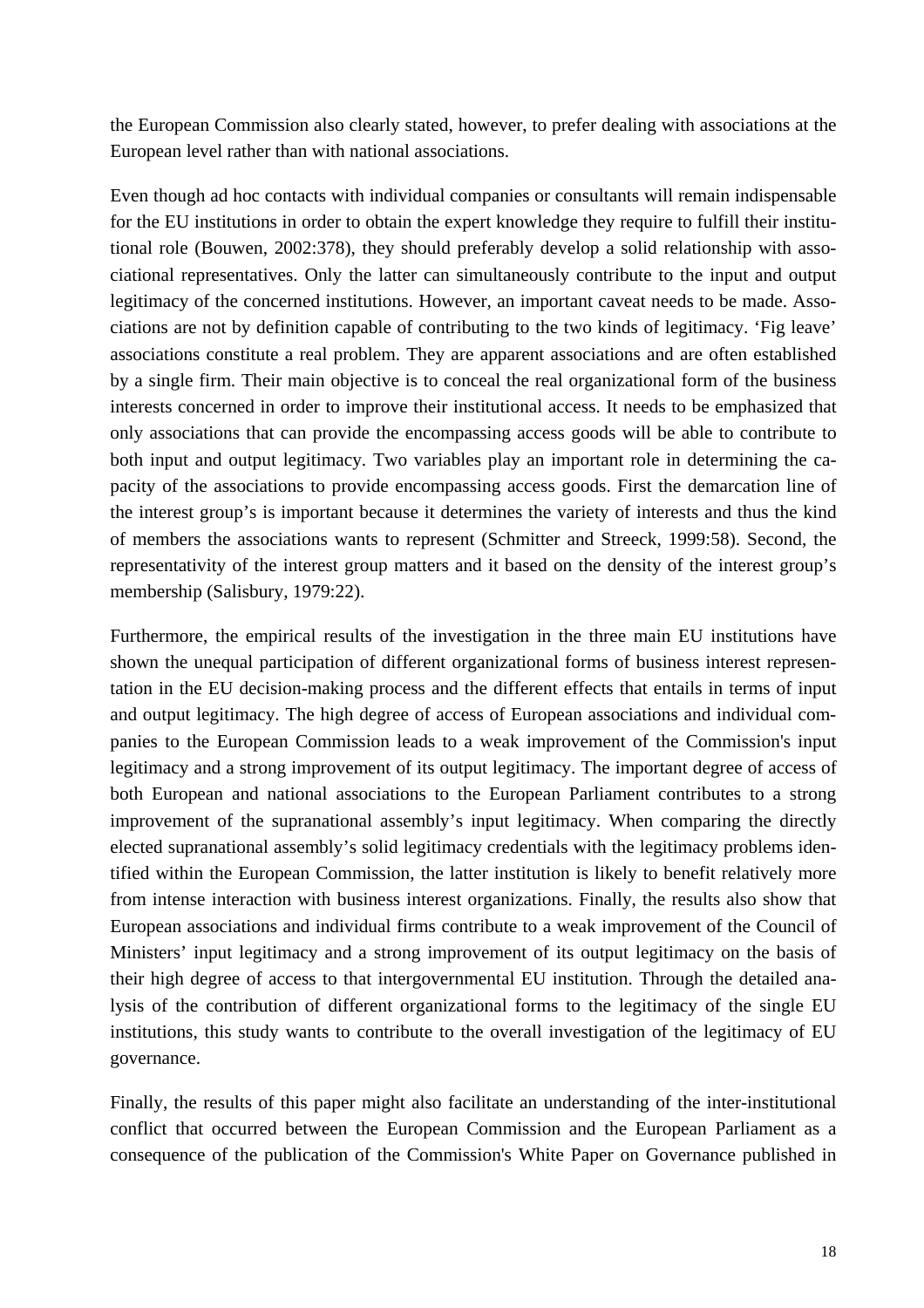July 2001 (Bouwen, forthcoming (a)).<sup>27</sup> Within the framework of the communication, the Commission designed proposals in order to improve the interaction between civil society organizations and the European Commission. The proposals not only constituted commitments and obligations for the European Commission but also for the civil society organizations. Notwithstanding the Commissions' objectives to improve openness, participation and accountability in its interaction with civil society, the European Parliament reacted surprisingly critically to the Commission's reform proposals. The Parliament's negative reaction to the Commission proposals can be understood as an attempt to halt the Commission's bid to reinforce its position in the interinstitutional power struggle at the EU level. A substantially enhanced relationship between civil society and the European Commission would lead to a substantial improvement in the Commission's input and output legitimacy. Without a compensating improvement of the European Parliament's consultation practices with civil society, the Commission proposals therefore constituted a genuine threat to the European Parliament's unique position as the most democratically legitimate EU institution. It can be concluded that there is a fierce competition for consultation between the Commission and the Parliament, which is aimed at safeguarding or improving the position of both institutions in the inter-institutional power struggle.

<span id="page-19-0"></span><sup>27</sup> Commission communication on "European Governance, A White Paper", Brussels, 25.0702001, COM(2001) 428 Final.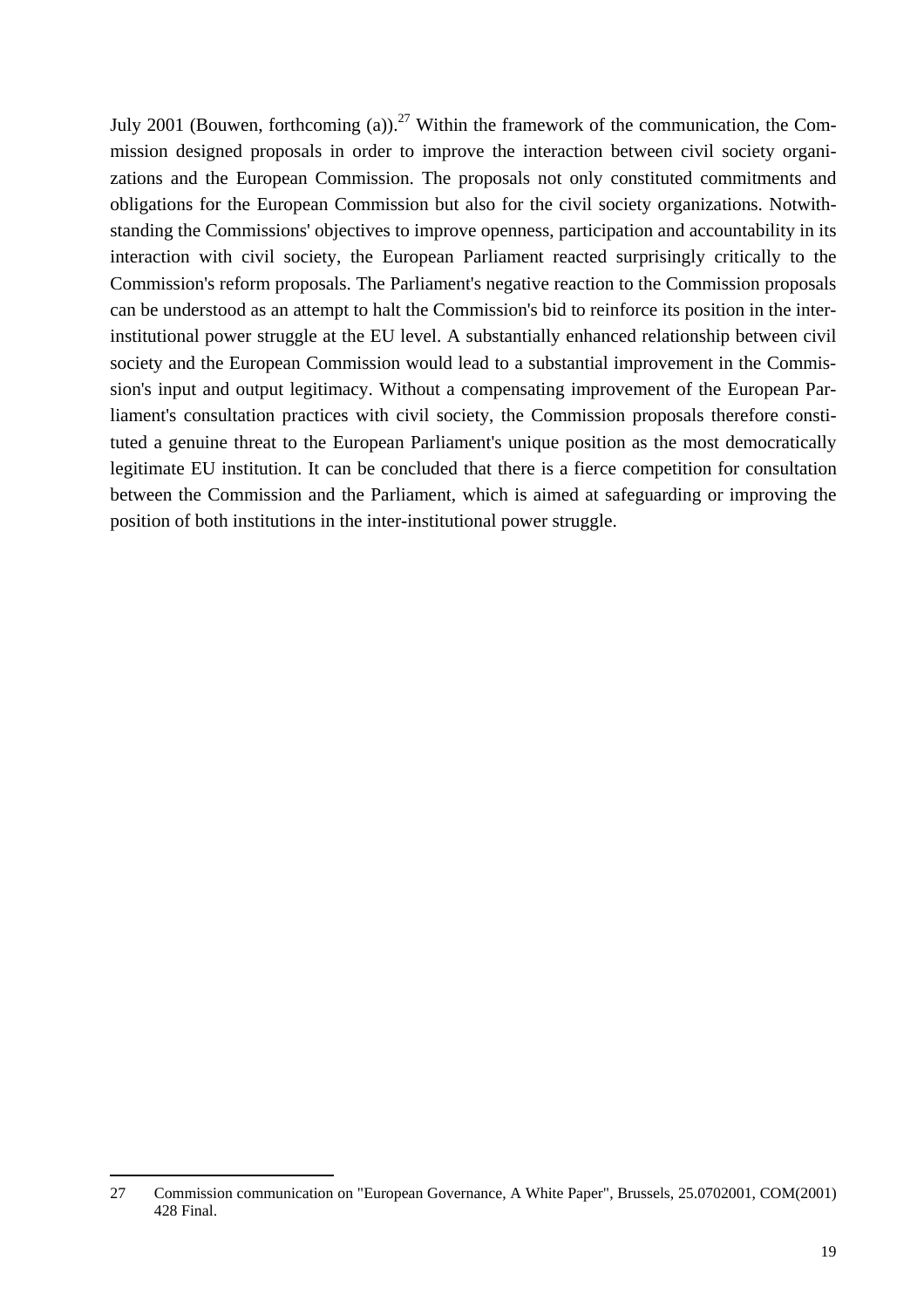#### **References**

- Andersen, Svein, and Tom Burns. 1996. The European Union and the Erosion of Parliamentary Democracy: A Study of Post-Parliamentary Governance. in *The European Union: How Democratic is it?* Editors Svein Andersen, and Kjell Eliassen, 227-51. London: Sage Publications.
- Bellamy, R., and D. Castiglione. 2000. The Uses of Democracy: Reflections on the European Democratic Deficit. in *Democracy in the European Union. Integration through Deliberation.* Editors E. Eriksen, and J. Fossum, 65-84. London: Routledge.
- Bennett, R. J. 1997. The Impact of European Economic Integration on Business Associations: the UK Case. *West European Politics* 20, no. 3: 61-90.
- Benz, Arthur. 2001. Restoring Accountability in Multilevel Governance. *Paper Presented at the 29th ECPR Joint Sessions of Workshops. Workshop No. 5: "Governance and Democratic Legitimacy", Grenoble/France, 6-11 April 2001*: 1-23.
- Bouwen, Pieter. 2002. Corporate Lobbying in the European Union: The Logic of Access. *Journal of European Public Policy* 9, no. 3: 365-90.
	- ———. 2001. Corporate Lobbying in the European Union: Towards a Theory of Access. *EUI Working Papers* SPS No. 2001/5: 47.
- ———. Forthcoming (a). Competing for Consultation: Informal Institutional Change and Inter-Organizational Conflict between the European Commission and the European Parliament. in *The Battle for Competencies in the European Union.* Editors Henry Farrell, Adrienne Héritier and Fredrik Bergstrom.
- ———. Forthcoming (b). Exchanging Access Goods for Access. A Comparative Study of Business Lobbying in the EU Institutions. *European Journal of Political Research*.
- Bowen, Sîan. 1997. Companies, trade associations and information advantage. in *Trade associations in Britain and Germany: responding to internationalization and the EU.* Editor Robert J. Bennett, 115. York: YPS, York.
- Buholzer, René. 1998. *Legislatives Lobbying in der Europäischen Union, Ein Konzept für Interessengruppen*. Bern-Stuttgart-Wien: Verlag Paul Haupt.
- Cawson, Alan. 1985. *Organized Interests and the State: Studies in Meso-Corporatism*. London: Sage.
- Christiansen, Thomas. 1997. Tensions of European governance: politicized bureaucracy and multiple accountability in the European Commission. *Journal of European Public Policy* 4, no. 1: 73-90.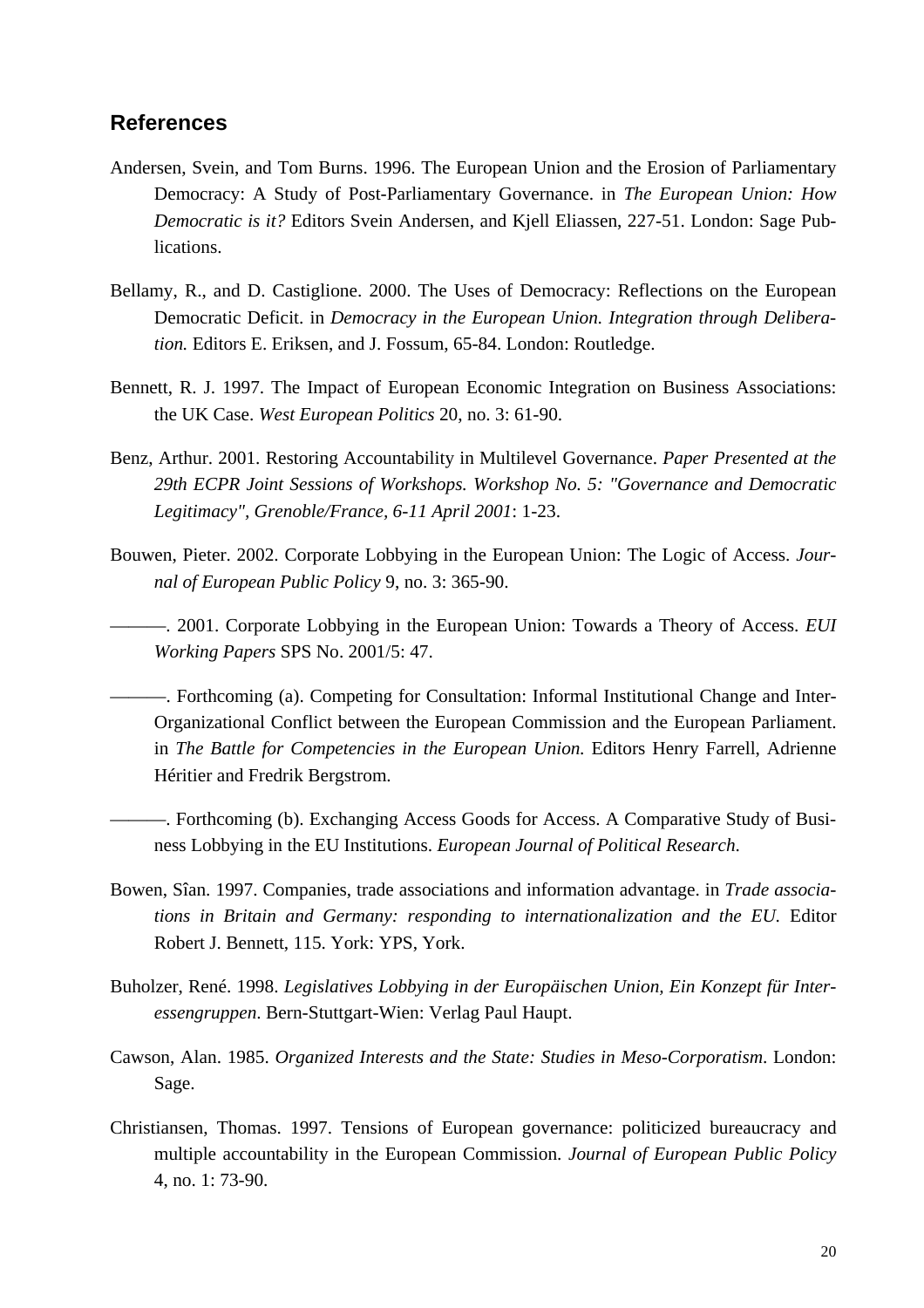Cohen, Jean and Andrew Arato, 1997. *Civil Society and Political Theory.* Cambridge: MIT Press.

- Crombez, Christophe. 2003. The Democratic Deficit in the European Union: Much Ado about Nothing? *European Union Politics* 4, no. 1: 101-20.
- Dehousse, Renaud. 1998. European Institutional Architecture after the Amsterdam Treaty: Parliamentary System or Regulatory Structure? *Common Market Law Review* 35: 595-627.
- Dyson, Kenneth, and Kevin Featherstone. 1999. *The Road to Maastricht. Negotiating Economic and Monetary Union*. Oxford: Oxford University Press.
- Easton, David. 1965. *A Framework for Political Analysis*. London and Sydney: Prentice-Hall Inc.
- ———. 1967. *A Systems Analysis of Political Life*. New York, London, Sydney: John Wiley & Sons.
- Greenwood, Justin. 1997. *Representing Interest in the European Union*. London: Macmillan Press Ltd.
- Greenwood, Justin, and Ruth Webster. 2000. Are EU Business Associations Governable? *European Integration Online Papers* 4, no. 3: 16.
- Guilford, J. P. 1954. *Psychometric Methods*. New York, Toronto, London: McGraw-Hill Book Company.
- Héritier, Adrienne. forthcoming. Composite Democratic Legitimation in Europe: the Role of Transparency and Access to Information. in *The Diffusion of Democracy: Emerging Norms and Forms of Democratic Control in the European Union.* Editors Olivier Costa, Nicolas Jabko, Christan Lequesne, and Paul Magnette.
- ———. 1999. Elements of democratic legitimation in Europe: an alternative perspective. *Journal of European Public Policy* 6, no. 2: 269-82.
- Höreth, Marcus. 1999. No way out for the beast? The unsolved legitimacy problem of European Governance. *Journal of European Public Policy* 6, no. 2: 249-68.
- King, Nigel. 1995. The Qualitative Research Interview. in *Qualitative Methods in Organizational Research.* Editors Cassell Catherine, and Symon Gillian. London: Sage Publications.
- Kohler-Koch, Beate, and Christine Quittkat. 1999. Intermediation of Interests in the European Union. *Arbeitspapiere - Mannheimer Zentrum Für Europäische Sozialforschung*, no. 9: 1- 15.
- Lodge, Juliet. 1996. The European Parliament. in *The European Union: How Democratic is it?* Editors Svein S Andersen, and Kjell A. Eliassen, 187-214. London: Sage Publications.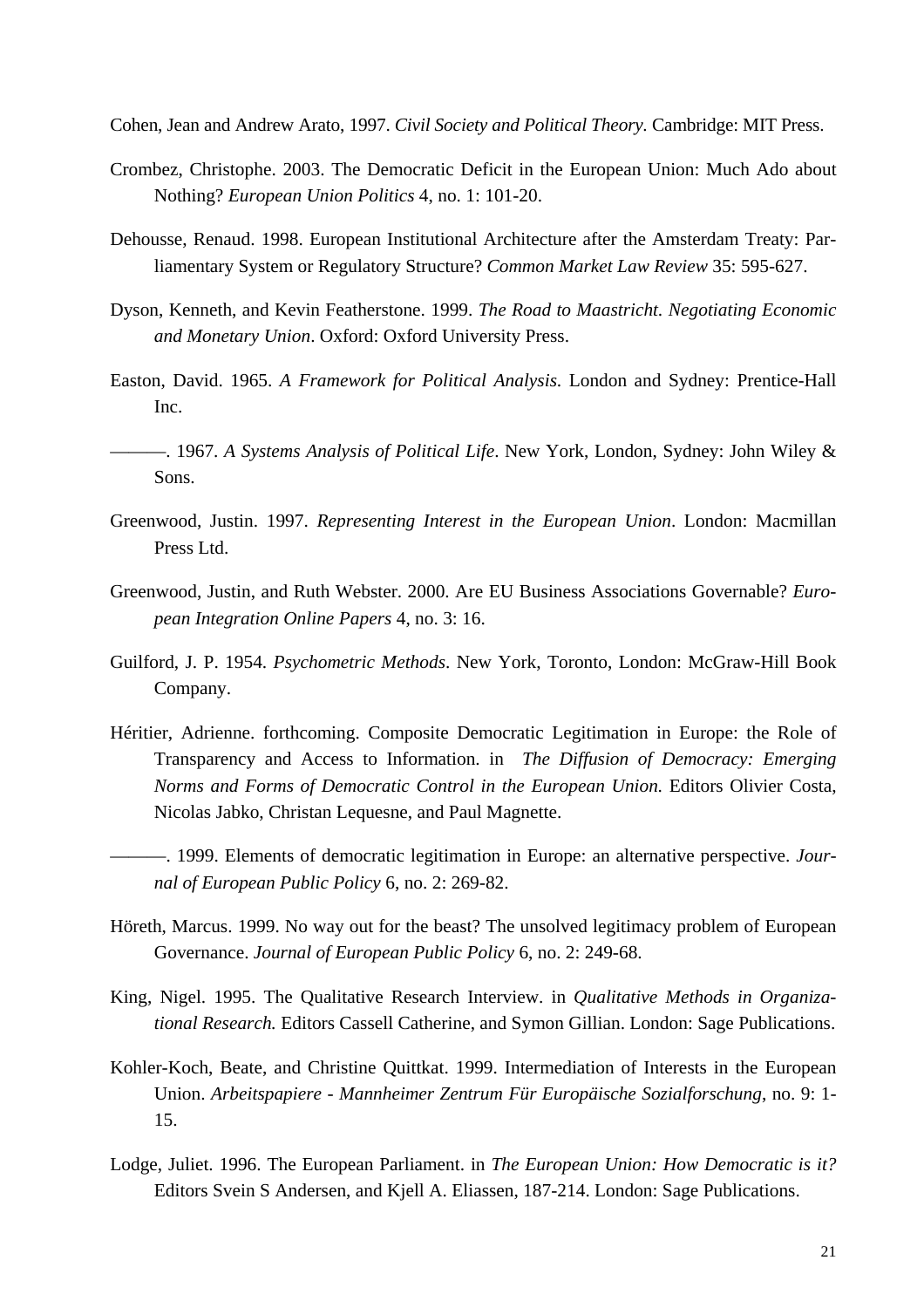- Lord Christopher. 2001. Assessing Democracy in a Contested Polity. *Journal of Common Market Studies* 39, no. 4: 641-61.
- Lord Christopher, and David Beetham. 2001. Legitimizing the EU: Is there a "Post-parliamentary Basis" for its Legitimation? *Journal of Common Market Studies* 39, no. 3: 443-62.
- Marquand, David. 1979. *Parliament for Europe*. London: Jonathan Cape.
- Mazey, Sonia, and Jeremy Richardson. 1993. *Lobbying in the European Community*. Oxford: Oxford University Press.
- Mény, Yves. 2002. De la démocratie en Europe: Old Concepts and New Challenges. *Journal of Common Market Studies* 41, no. 1: 1-13.
- Mogg, John. 1999. Looking ahead to the next century: EU priorities for financial services. *Euredia, European Banking and Financial Law Journal*, no. 1: 9-20.
- Moravcsik, Andrew. 2002. In Defence of the "Democratic Deficit": Reassessing Legitimacy in the European Union. *Journal of Common Market Studies* 40, no. 4: 603-24.
- Pappi, Franz U., and Christian H. C. A. Henning. 1999. The organization of influence on the EC's common agricultural policy: A network approach. *European Journal of Political Research*, no. 36: 257-81.
- Pollack, Mark A. 1997. Representing diffuse interests in EC policy-making. *Journal of European Public Policy* 4, no. 4: 572-90.
- Salisbury, Robert H. 1979. Why No Corporatism in America? in *Trends Towards Corporatist Intermediation.* Editors Philippe C. Schmitter, and Gerhard Lehmbruch, 328. London and Beverly Hills: Sage Publications Ltd.
- Scharpf, Fritz. 1999. *Governing in Europe: Effective and Democratic?* Oxford: Oxford University Press.
- Schmitter, Philippe C. 2000. *How to Democratize the European Union...and why bother?* New York and Oxford: Rowman and Littelfield.
	- ———. 1979. Still the Century of Corporatism? in *Trends Towards Corporatist Intermediation.* Editors Philippe C. Schmitter, and Gerhard Lehmbruch, 7-52. London and Beverly Hills: Sage Publications Ltd.
- ———. 2001. What is there to legitimize in the European Union...and how might this be accomplished? *Paper Presented at the 29th ECPR Joint Sessions of Workshops. Workshop No. 5: "Governance and Democratic Legitimacy", Grenoble/France, 6-11 April 2001*: 1-17.